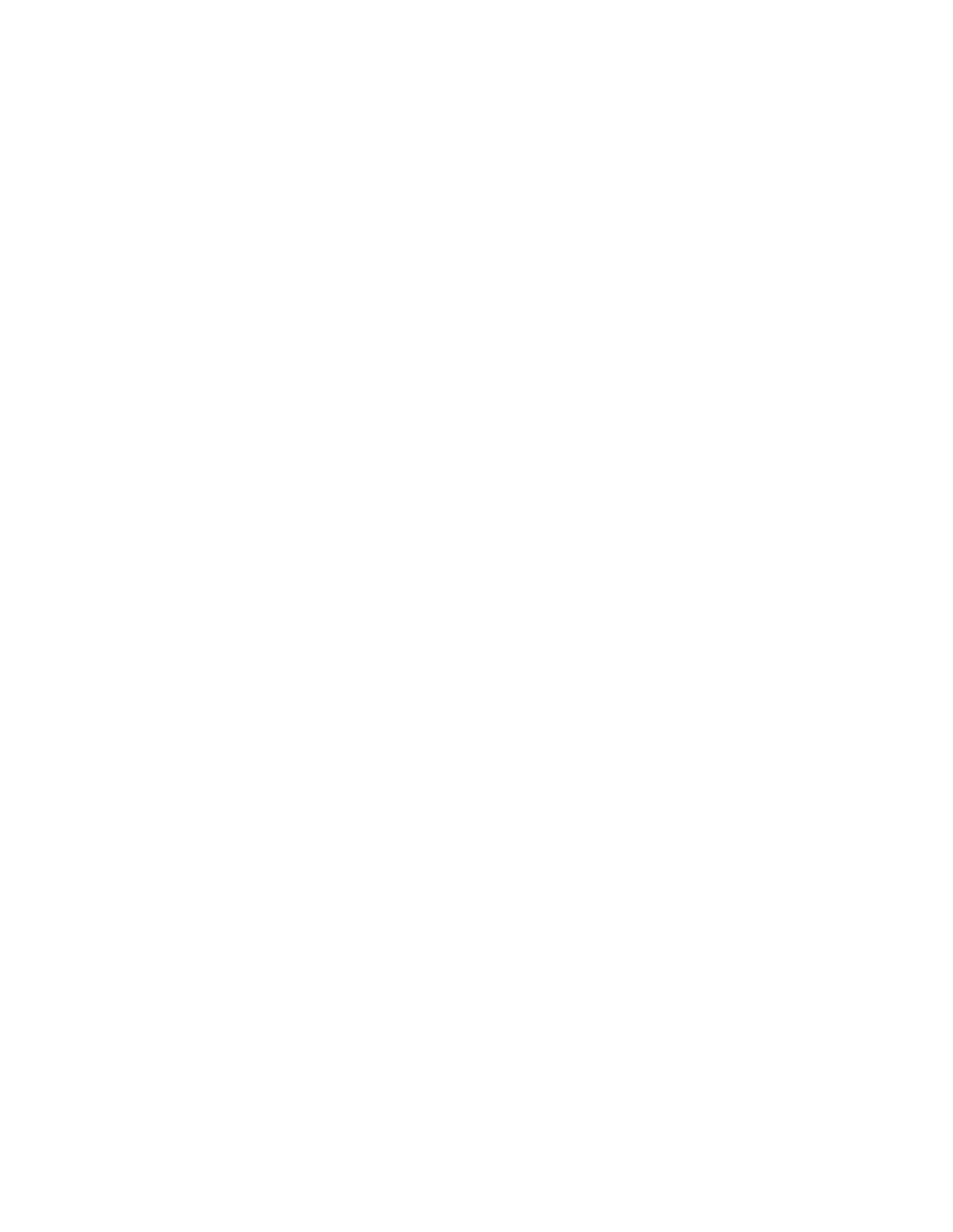

# **Table of Contents**

| 1.2 Contribution to the Federal Sustainable Development Strategy 4 |  |
|--------------------------------------------------------------------|--|
|                                                                    |  |
|                                                                    |  |
|                                                                    |  |
|                                                                    |  |
|                                                                    |  |
| <b>SECTION 2: ANALYSIS OF PROGRAM ACTIVITIES BY</b>                |  |
|                                                                    |  |
|                                                                    |  |
|                                                                    |  |
|                                                                    |  |
|                                                                    |  |
| <b>SECTION 3: SUPPLEMENTARY INFORMATION  29</b>                    |  |
|                                                                    |  |
|                                                                    |  |
|                                                                    |  |
|                                                                    |  |
|                                                                    |  |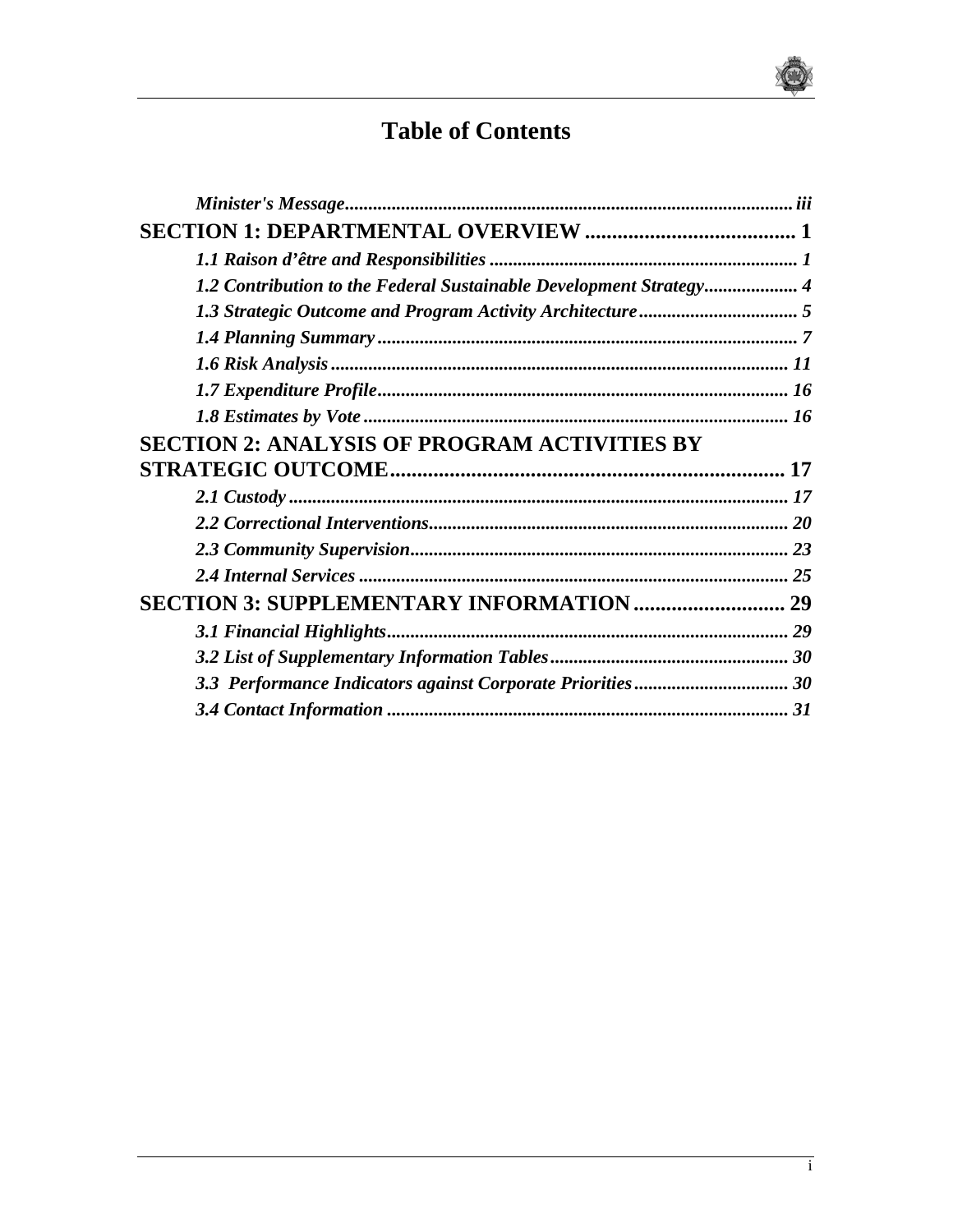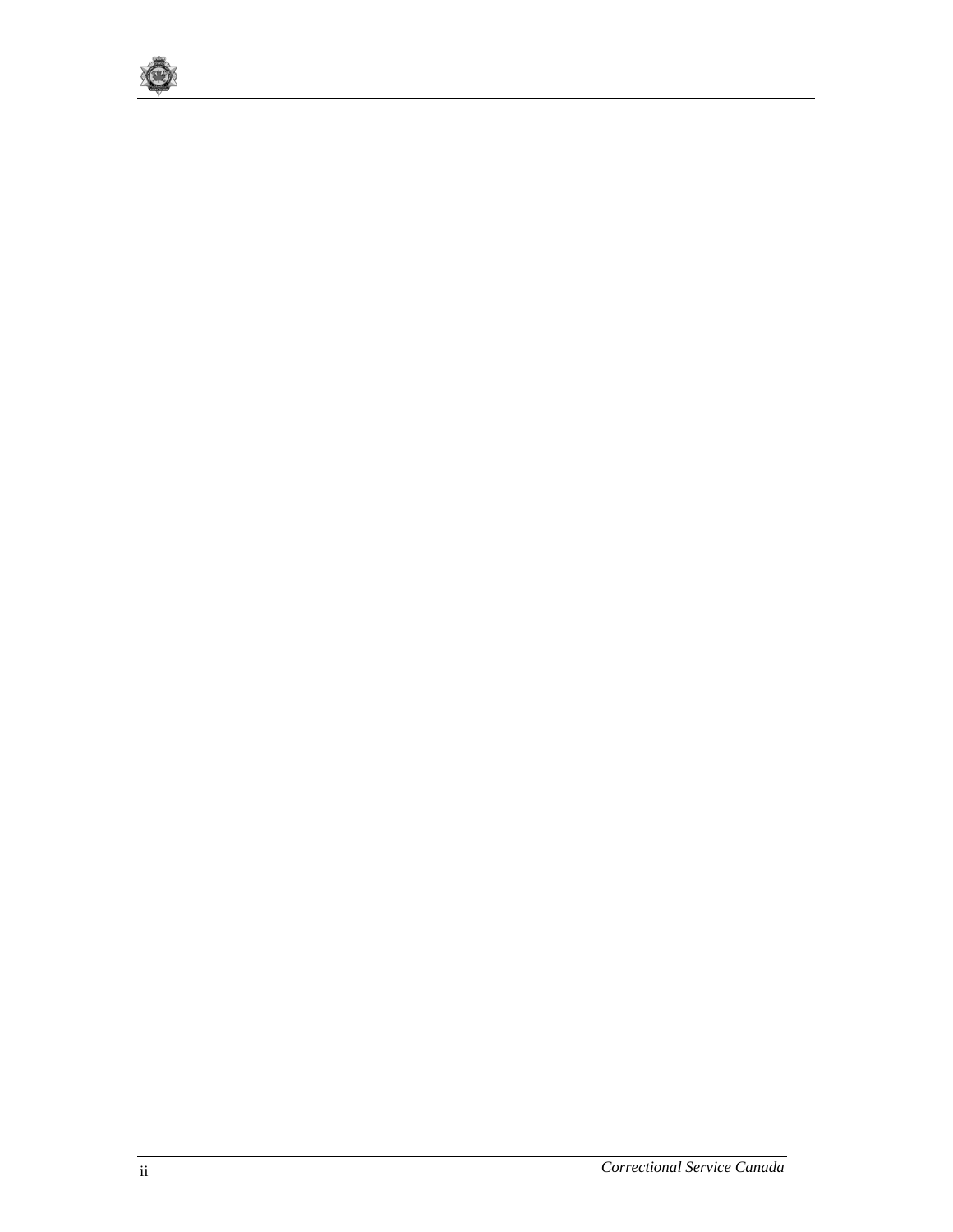

## **Minister's Message**

As Canada's Minister of Public Safety and Minister responsible for the Correctional Service of Canada (CSC), I am pleased to present to Parliament this *Report on Plans and Priorities* that outlines CSC's six priorities for 2011-12.

The Government of Canada is committed to ensuring that Canadians are safe in their communities. CSC has the fundamental obligation to contribute to public safety by actively encouraging and assisting offenders to become law-abiding citizens, while exercising reasonable, safe, secure, and humane control in its institutions, and effective supervision and interventions while they are under conditional release in the community.



With its focus on the accountability of offenders actively working to rehabilitate themselves and the organization's responsibility to support them in the rehabilitation process, CSC is now well positioned to respond to a number of new tough-on-crime legislative initiatives. Since 2006-07, the Service has maintained a consistent focus on achieving quality public safety results on five priorities. This year, CSC has added a sixth priority that reflects the important role its myriad of partners play in helping the organization achieve positive correctional results. As such, CSC will focus efforts in 2011-12 on the following key areas:

- safe transition to and management of eligible offenders in the community;
- safety and security of staff and offenders in our institutions and in the community;
- enhanced capacities to provide effective interventions for First Nations, Métis and Inuit offenders;
- improved capacities to address mental health needs of offenders;
- strengthening management practices; and
- productive relationships with increasingly diverse partners, stakeholders, and others involved in public safety.

The effective alignment of these six priorities will ensure that the Service continues to play an active role – alongside our partners and key stakeholders – in ensuring the successful rehabilitation and reintegration of our offender population while providing safe and secure communities and institutions.

Reporting to Parliament and Canadians through documents such as this is an important way to ensure transparent and open communications and to help increase awareness of the work CSC does in communities across Canada. I am confident that the direction outlined in this *Report on Plans and Priorities* sets a clear path for the Service to continue its strong role within my portfolio and as a key member of the public safety continuum across this country.

> \_\_\_\_\_\_\_\_\_\_\_\_\_\_\_\_\_\_\_\_\_\_\_\_\_\_\_\_ The Honourable Vic Toews, P.C., Q.C., M.P. Minister of Public Safety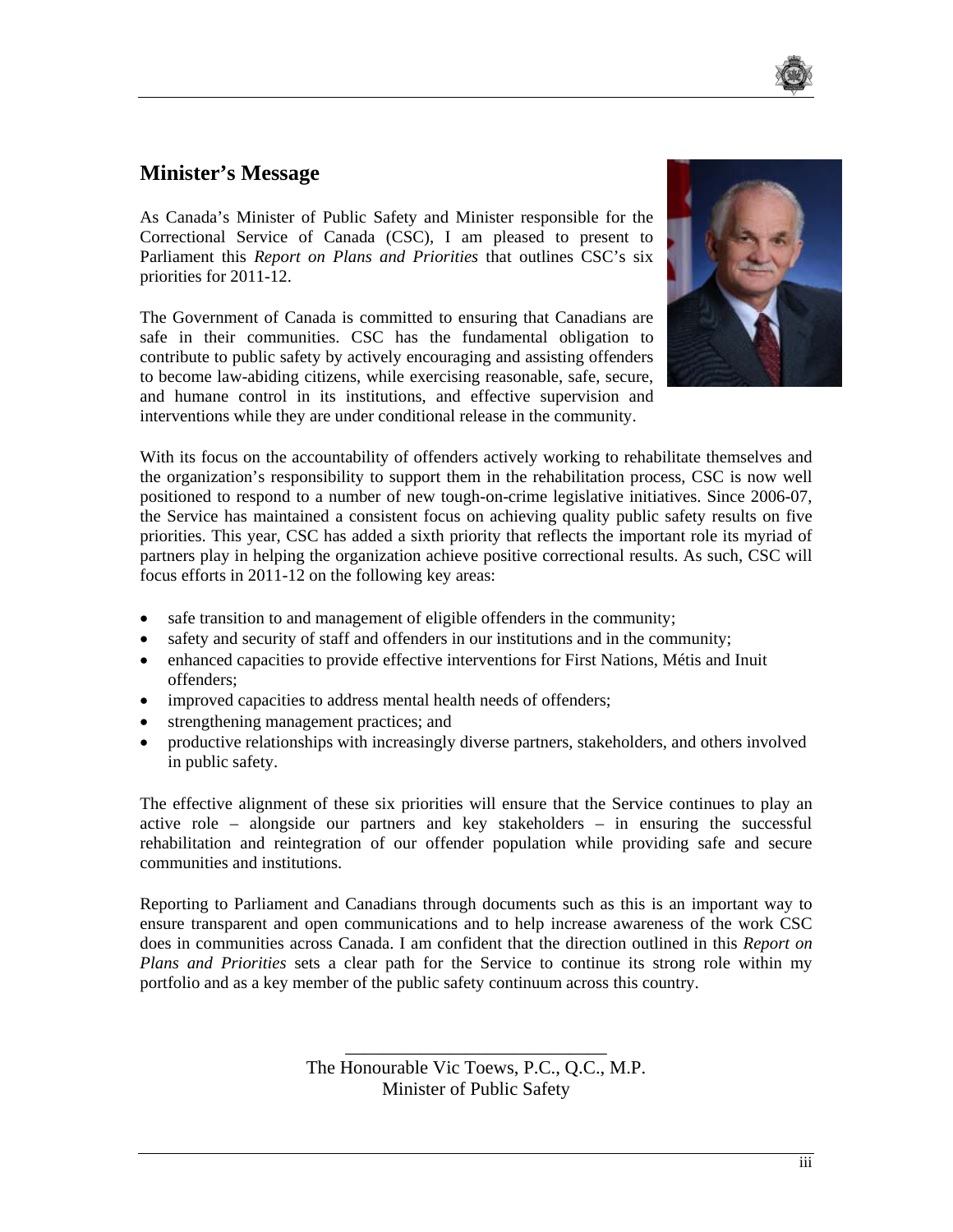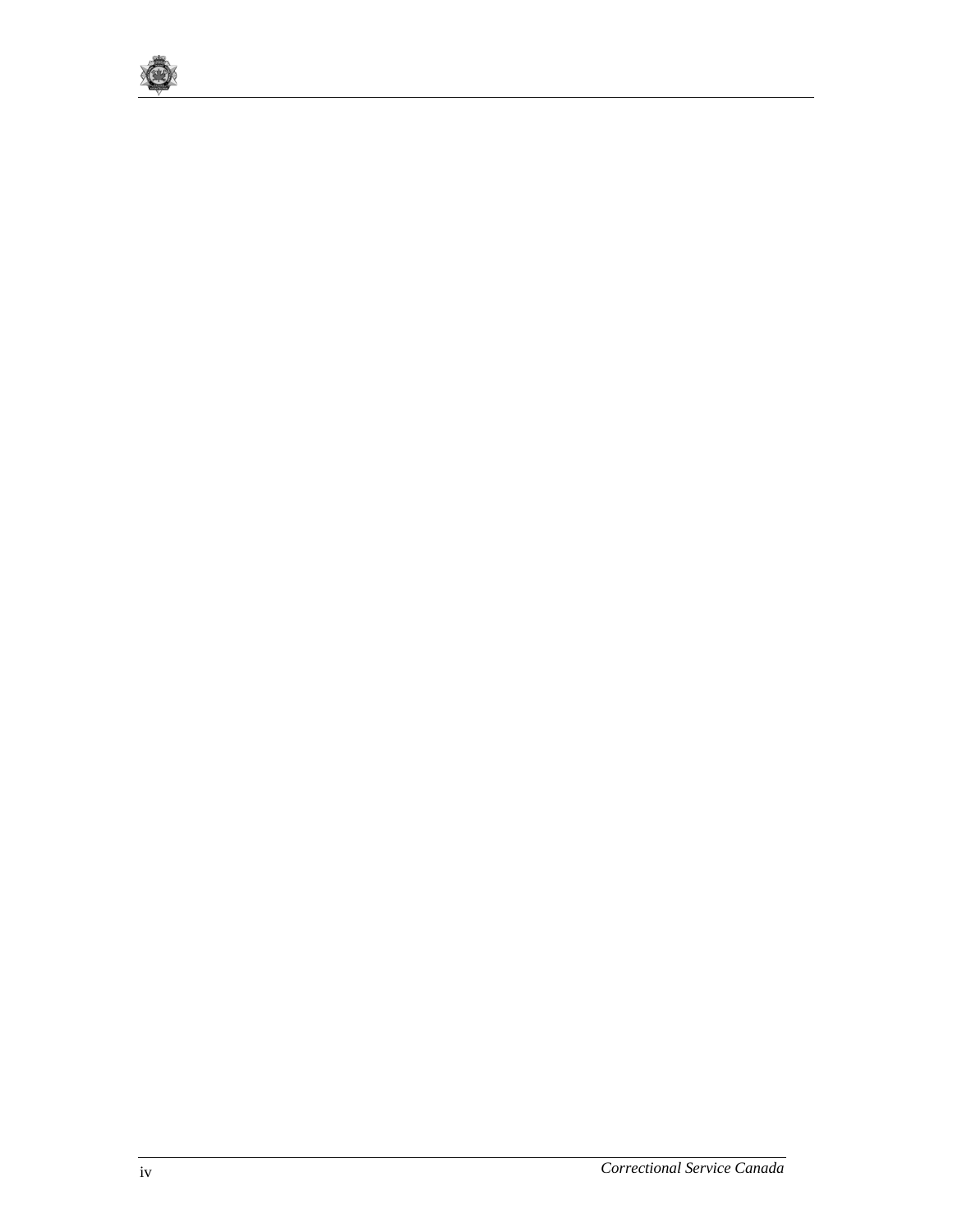

# <span id="page-6-0"></span>**SECTION 1: DEPARTMENTAL OVERVIEW**

#### <span id="page-6-1"></span>**1.1 Raison d'être and Responsibilities**

The Correctional Service of Canada (CSC) is an agency within the Public Safety Portfolio, which is comprised of five key federal agencies dedicated to public safety: the Royal Canadian Mounted Police, the Parole Board of Canada, the Canada Border Services Agency, the Canadian Security Intelligence Service, and CSC. There are also review bodies: the Office of the Correctional Investigator, the Office of the Inspector General of CSIS, the Commission for Public Complaints Against the RCMP, and the RCMP External Review Committee.

CSC contributes to public safety by administering court-imposed sentences for offenders sentenced to two years or more. This involves managing institutions of various security levels and supervising offenders on different forms of conditional release, while assisting them to become law-abiding citizens. CSC also administers post-sentence supervision of offenders with Long Term Supervision Orders for up to 10 years.

CSC's Mission has guided the organization since 1989. It affirms the organization's commitment to public safety and clearly states how CSC will fulfill its mandate. CSC's legislative foundation is the *Corrections and Conditional Release Act,* promulgated in 1992. The Act provides the foundation for CSC's Mission:

*The Correctional Service of Canada (CSC), as part of the criminal justice system and respecting the rule of law, contributes to public safety by actively encouraging and assisting offenders to become law-abiding citizens, while exercising reasonable, safe, secure and humane control.[1](#page-6-2)*

CSC is well organized to provide effective correctional services in a fiscally responsible manner<sup>[2](#page-6-3)</sup> at the national, regional and local levels.

*National Headquarters* supports the Commissioner and the Executive Committee. It has direct responsibility for services at operational sites in the areas of offender physical health and information technology. It provides functional leadership and policy direction to all of CSC operational areas, including issues related to women and Aboriginal offenders. As well, National Headquarters supplies support and expert advice to the whole organization in the areas of public affairs and parliamentary relations, human resources and financial management, national investigations, audits, evaluations, performance assurance, policy and planning, program development, research, legal services, mental health services and information management.

<span id="page-6-2"></span> <sup>1</sup> <http://infonet/Corporate/National/OurOrganization/MissionPriorities/mission1117.htm?lang=en>

<span id="page-6-3"></span><sup>2</sup> <http://www.csc-scc.gc.ca/text/organi-eng.shtml>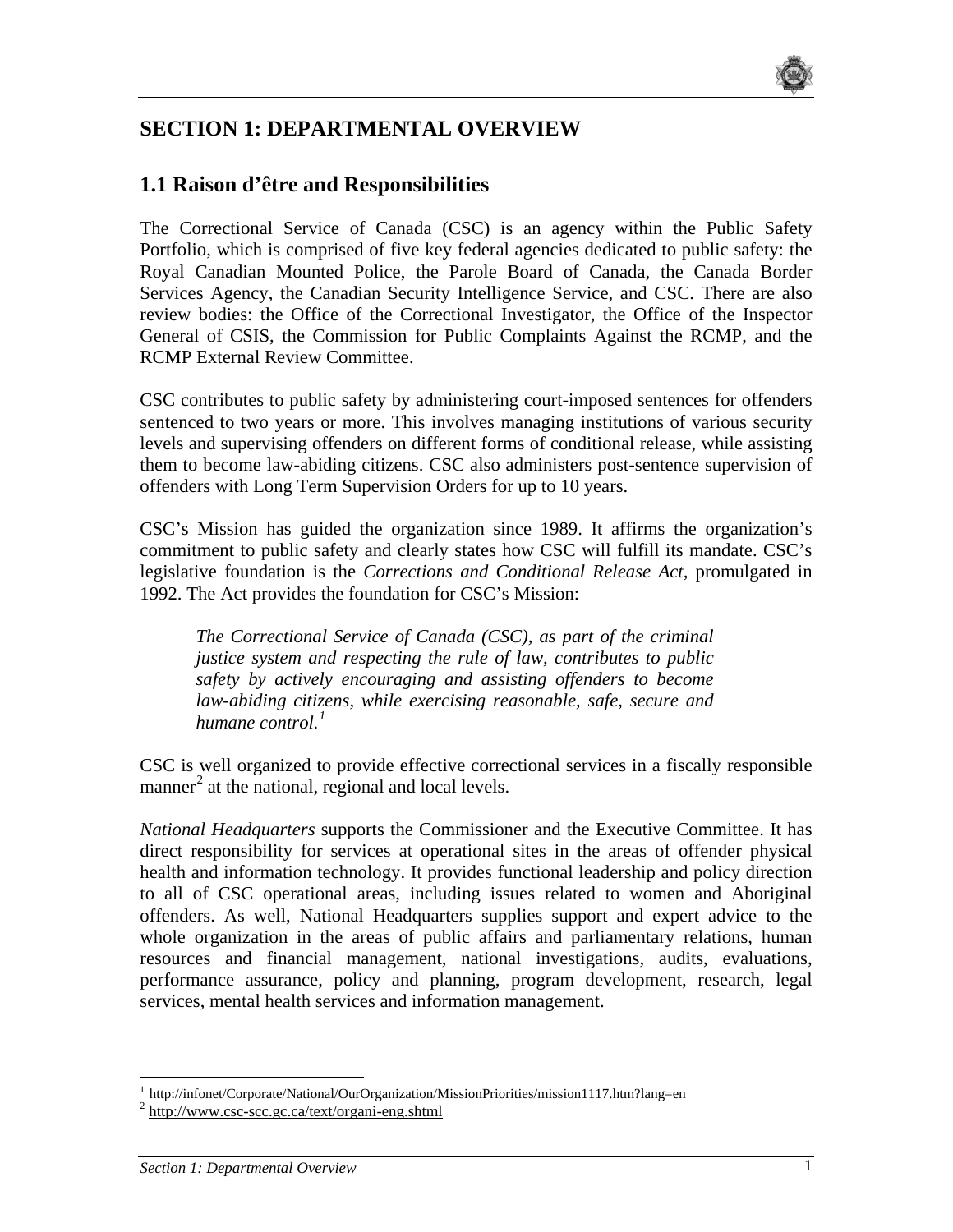

*Five Regional Headquarters* provide management and support for key national directions within all regional sites by monitoring the delivery of programs and services, managing health service delivery to offenders, coordinating federal-provincial/territorial relations and public consultations, and providing information to local media, the public and stakeholders. The Regional Headquarters also develop plans and programs for performance measurement, provide human resources and financial management support to sites within their area of responsibility, as well as direction and supervision to local operations.

*Local Operations* deliver correctional operational services (including correctional, employment and education programs, health services, and security requirements) at the site level in institutions and communities at CSC's 57 institutions, 16 community correctional centres, and 84 parole offices and sub-offices. A description of institutional security-level classifications (i.e., maximum, medium, minimum and multi-level) is available on CSC's website.<sup>[3](#page-7-0)</sup>

In general, CSC's responsibilities include the provision of services across the country in large urban centres with their increasingly diverse populations, in remote Inuit communities across the North, and at all points in between. CSC manages institutions for men and women, mental health treatment centres, Aboriginal healing lodges, community correctional centres and parole offices. CSC also manages an addictions research centre, regional staff colleges, five regional headquarters and a national headquarters. CSC partners with various non-

governmental organizations and private aftercare agencies to provide structured living environments to assist offenders with gradual and supervised transition to the community. CSC has approximately 200 contracts with community residential facilities (hostels, private home placements and alternative community beds).

CSC also plays a role on the world stage, primarily through its International Development Program, which contributes to international peace and stability by promoting good governance, human rights and democratization. As part of its involvement in this area, CSC assists with training and mentoring staff at the Sarpoza Prison in Kandahar, Afghanistan, and in various prisons in Haiti. As well, CSC has played an active role

#### **FEDERALLY MANAGED FACILITIES INCLUDE** - 57 institutions

- 16 community correctional centres - 84 parole offices and sub-offices

#### **WORKFORCE**

*-* Approximately 17,400 employees, of whom 84% work in institutions and communities.

with Sweden through the United Nations Department of Peacekeeping Operations in developing standards and training for the deployment of correctional professionals from African countries to post-conflict regions of that continent.

<span id="page-7-0"></span> <sup>3</sup> <http://www.csc-scc.gc.ca/text/region/inst-profil-eng.shtml>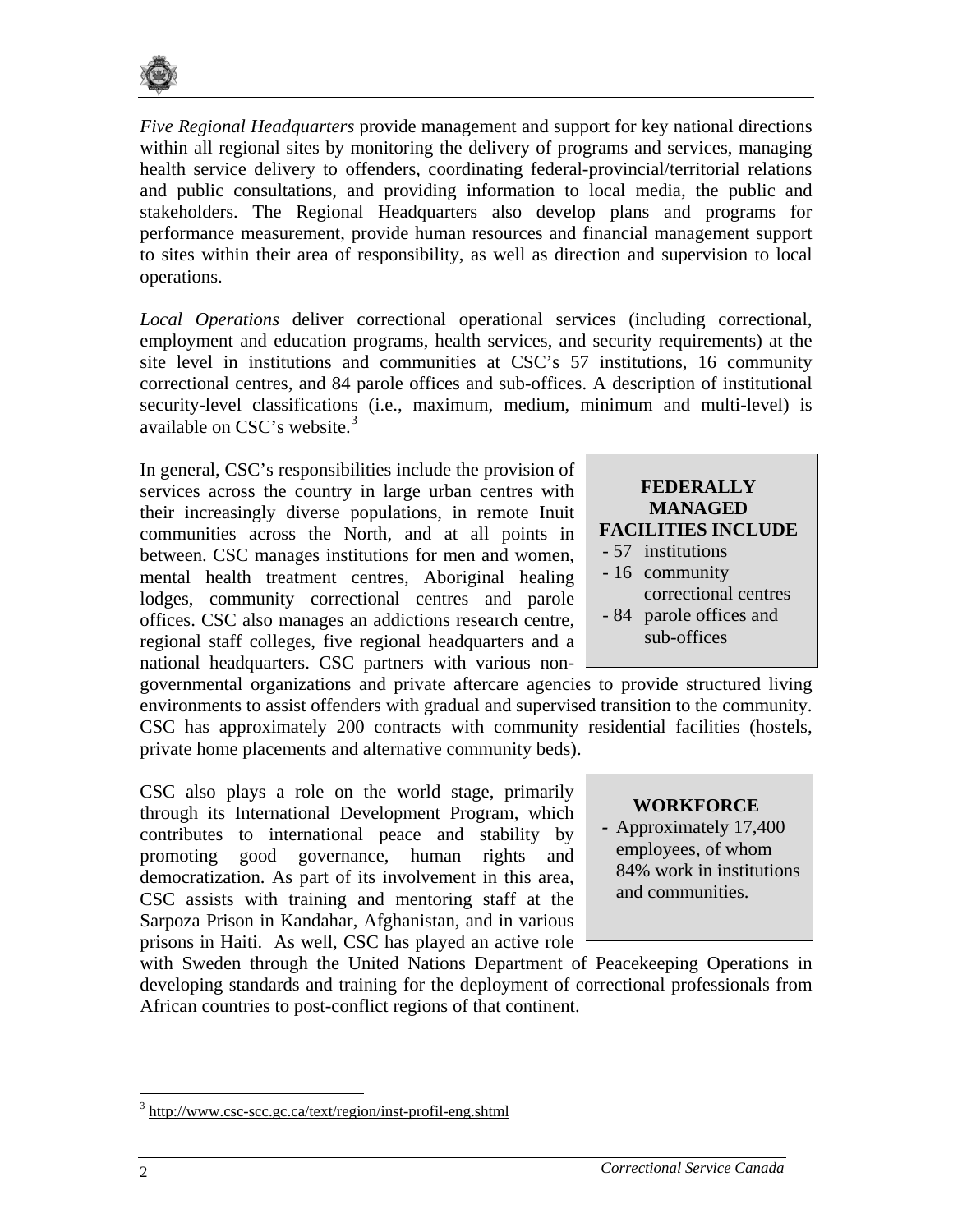

At home, CSC is directly impacted by the Government's Tackling Crime priority. The Service continues to adjust its operations in order to respond to the challenges that arise from recent and proposed legislation. To further align CSC's activities and focus with that of the federal government, CSC is working with internal and external partners to facilitate the expansion and renewal of human and technological resources and of physical infrastructure. Under the leadership of a team of CSC personnel who represent a rich and diverse range of professional expertise and correctional experience, CSC ensures that renewal initiatives are consistent with both the Service's primary mandate of contributing to public safety and the direction established in 2008. [4](#page-8-0)

On an average day during 2009-10, CSC was responsible for 13,500 federally incarcerated offenders and 8,700 offenders in the community. Over the course of the year, including all admissions and releases, CSC managed 19,968 incarcerated offenders and 16,702 supervised offenders in the community.<sup>[5](#page-8-1)</sup>

CSC employs approximately 17,400 staff and strives to maintain a workforce that reflects Canadian society. Just over 47 percent of CSC staff are women. Slightly more than 5.8 percent are from visible minority groups, 4.6 percent are persons with disabilities, and 7.9 percent are Aboriginal. These rates are at or above the labour market availability, with the exception of women, where CSC is slightly below market levels.

Two occupational groups, for the most part exclusive to CSC, represent over half of all staff employed in operational units. The Correctional Officer group comprises 41 percent of staff, while another 15 percent are in the Welfare Programs category, the group that includes parole and program officers who work in institutions and in the community. The remainder of CSC's workforce reflects the variety of other skills required to operate institutions and community offices, from health professionals to electricians and food services staff, as well as staff providing corporate and administrative functions at the local, regional and national levels. All staff work together to ensure that institutions operate in a secure and safe fashion and that offenders are properly supervised on release.

Volunteers continue to be essential contributors to public safety by enhancing and supporting the work of CSC staff and by creating a liaison between the community and the offender. CSC benefits from the contributions of almost 9,000 volunteers active in institutions and in the community. CSC volunteers are involved in activities ranging from one-time events to providing ongoing services to offenders and communities, including tutoring, social and cultural events and faith-based services. CSC also engages volunteer Citizen Advisory Committees at the local, regional and national levels to provide citizen feedback on CSC policies and practices.

<span id="page-8-0"></span><sup>&</sup>lt;sup>4</sup> From 2008, CSC has been fully engaged in initiatives that support the Government's vision for a federal correctional system. CSC's focus aligns with recommendations from the 2007 Report of the CSC Review Panel entitled *A Roadmap to Strengthening Public Safety*. <u>http://www.publicsafety.gc.ca/scs-scc/report-rapport/table of contents-eng.aspx</u>

<span id="page-8-1"></span>Note that an offender can appear more than once in the conditional release flow-through count. An offender may be released from an institution more than once during a year and thereby will be counted more than once. In addition, if an offender spent a portion of the year incarcerated and another portion supervised, the offender will appear in both the institutional and community flow-through counts.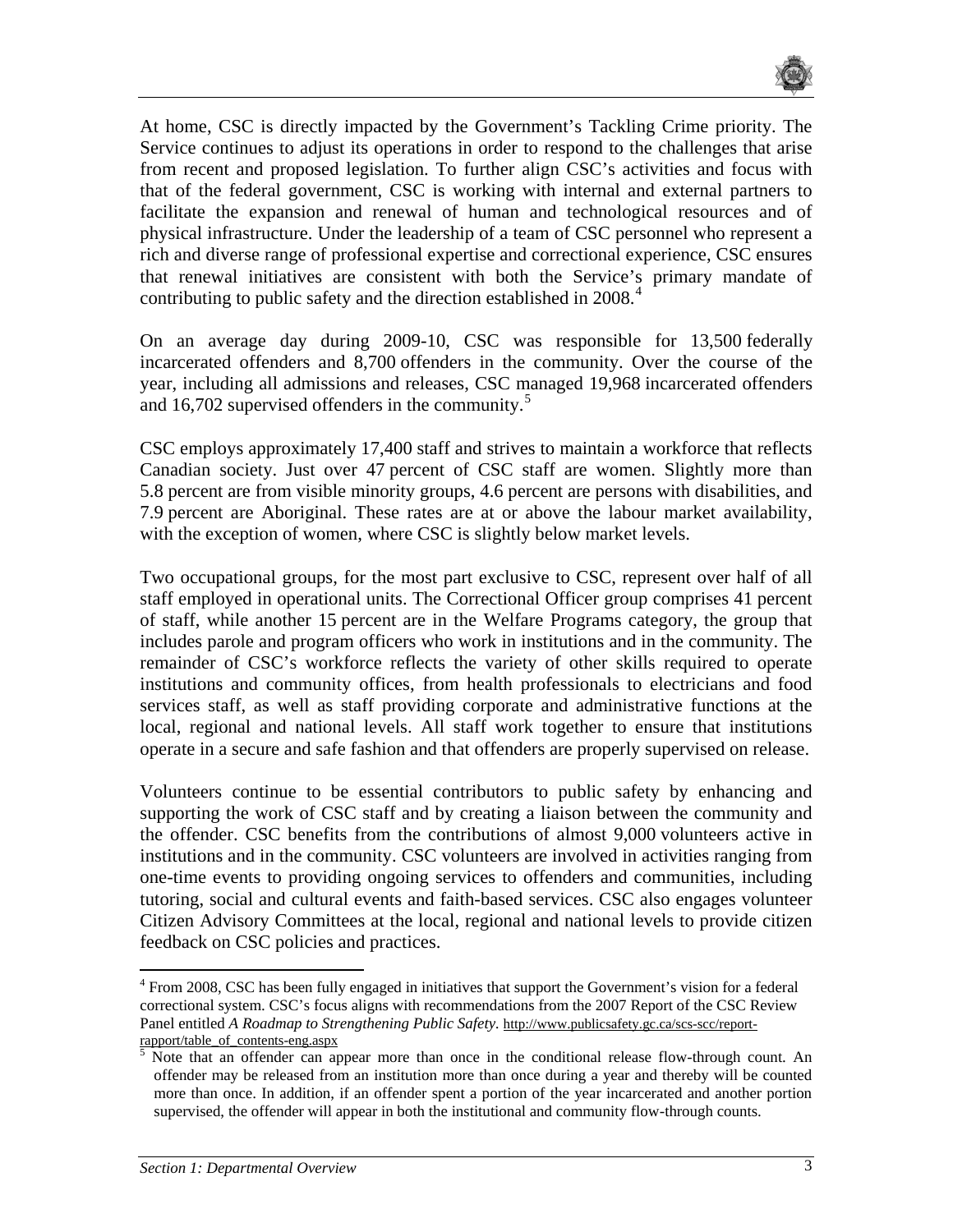

According to Canadian Heritage,<sup>[6](#page-9-1)</sup> if the observed trends continue, tomorrow's Canada will be very different from today. Its population will be more elderly, the Aboriginal population will continue to grow faster than the general population, and visible minorities will become majorities in major cities. The tendency of young people and newcomers to settle primarily in major urban centres will contribute to the stagnation or weakening of regional economies. In addition to these phenomena, there will be greater linguistic and religious diversity combined with an ageing population, urbanization and rural depopulation. Since offenders come from Canadian communities, many of these changes are reflected in the offender population and affect the communities to which they will return. CSC, therefore, is reaching out to communities more than ever before.

CSC recognizes and acknowledges the value of its traditional partners who are involved in the delivery of essential services to assist in the successful reintegration of offenders, and it is working to build new partnerships. To reflect this growing interconnectedness with community partners and the contribution they make to the organization's success, CSC revised its corporate priorities in 2010-11. One additional priority has been added: productive relationships with increasingly diverse partners, stakeholders, and others involved in public safety. This new priority puts a special emphasis on the importance of CSC's relationship with communities that are the source and destination of offenders.

The corporate priorities continue to be rooted in CSC's Mission and mandate and serve to provide specific focus for the organization's direction, programs and initiatives. As always, at their heart and center, they point the organization toward improving its contribution to safety in Canadian communities by helping offenders rehabilitate their lives and relationships.

# <span id="page-9-0"></span>**1.2 Contribution to the Federal Sustainable Development Strategy**

<span id="page-9-1"></span> <sup>6</sup> *Report on Government of Canada Online Consultations on Linguistic Duality and Official Languages*, 2009-03-31. http://www.pch.gc.ca/pc-ch/conslttn/lo-ol\_2008/index-eng.cfm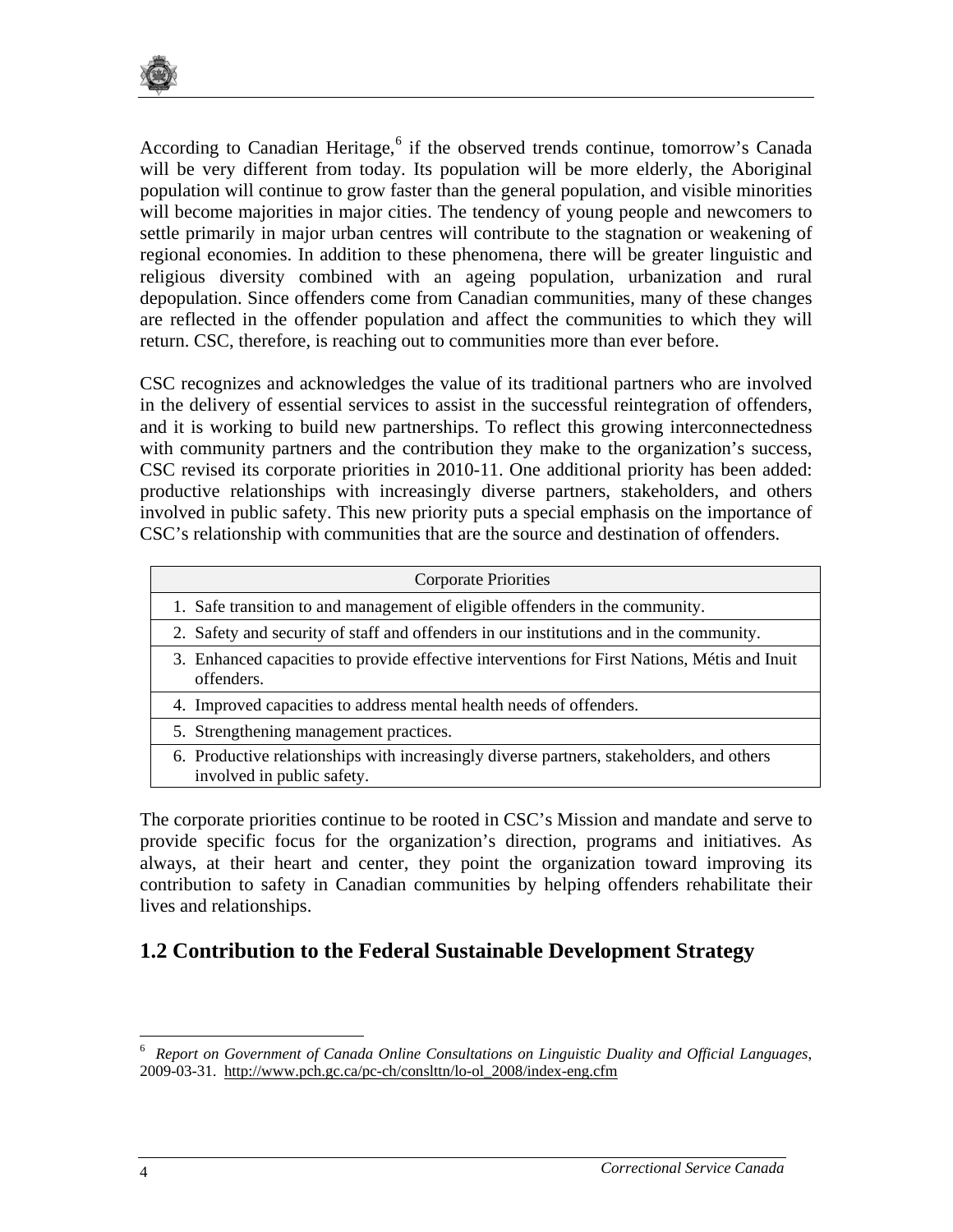

Although CSC is not required to prepare a Sustainable Development Strategy in accordance with the Federal Sustainable Development Strategy tabled in Parliament in 2010, CSC will develop a Departmental Sustainable Development Strategy by October 2011. CSC will continue to report its progress in future Departmental Performance Reports.

## <span id="page-10-0"></span>**1.3 Strategic Outcome and Program Activity Architecture**

Reflecting its specific and important mandate, CSC has one Strategic Outcome: its contribution to public safety. In all CSC activities, and all decisions that staff make, public safety is the key driver.

CSC's Program Activity Architecture is depicted in the following table as a single strategic outcome with four program activities.

| <b>Strategic Outcome</b>                                                                                                                      |                               |                          |                   |
|-----------------------------------------------------------------------------------------------------------------------------------------------|-------------------------------|--------------------------|-------------------|
| The custody, correctional interventions, and supervision of offenders, in communities and<br><i>institutions, contribute to public safety</i> |                               |                          |                   |
| <b>Program Activities</b>                                                                                                                     |                               |                          |                   |
| Custody                                                                                                                                       | Correctional<br>Interventions | Community<br>Supervision | Internal Services |

*Note*: The full Program Activity Architecture for CSC is found on the following page.

To support the strategic outcome, offenders are maintained in "Custody" in institutions. Those who are eligible are transferred to communities under various types of conditional release where they are managed under "Community Supervision."<sup>[7](#page-10-1)</sup> In both the institution and the community, offenders receive "Correctional Interventions" in accordance with their correctional plans to help them become and remain law-abiding citizens. Some interventions begin while the offender is in the institution and continue or are maintained once the offender returns to the community, thus having a positive impact on their social reintegration process. For example, the offender may learn employment-related skills in the institution and then participate in job placement programs once in the community. In its implementation of these three program activities, the Service maintains a consistent focus on achieving quality public safety results through initiatives aimed at improving performance in all institutions and in the community, thereby meeting its strategic outcome.

<span id="page-10-1"></span> <sup>7</sup> Offenders are released according to various provisions of the *Corrections and Conditional Release Act*. Some offenders are released by law, while others are released as a result of the decision-making authority of the Parole Board of Canada.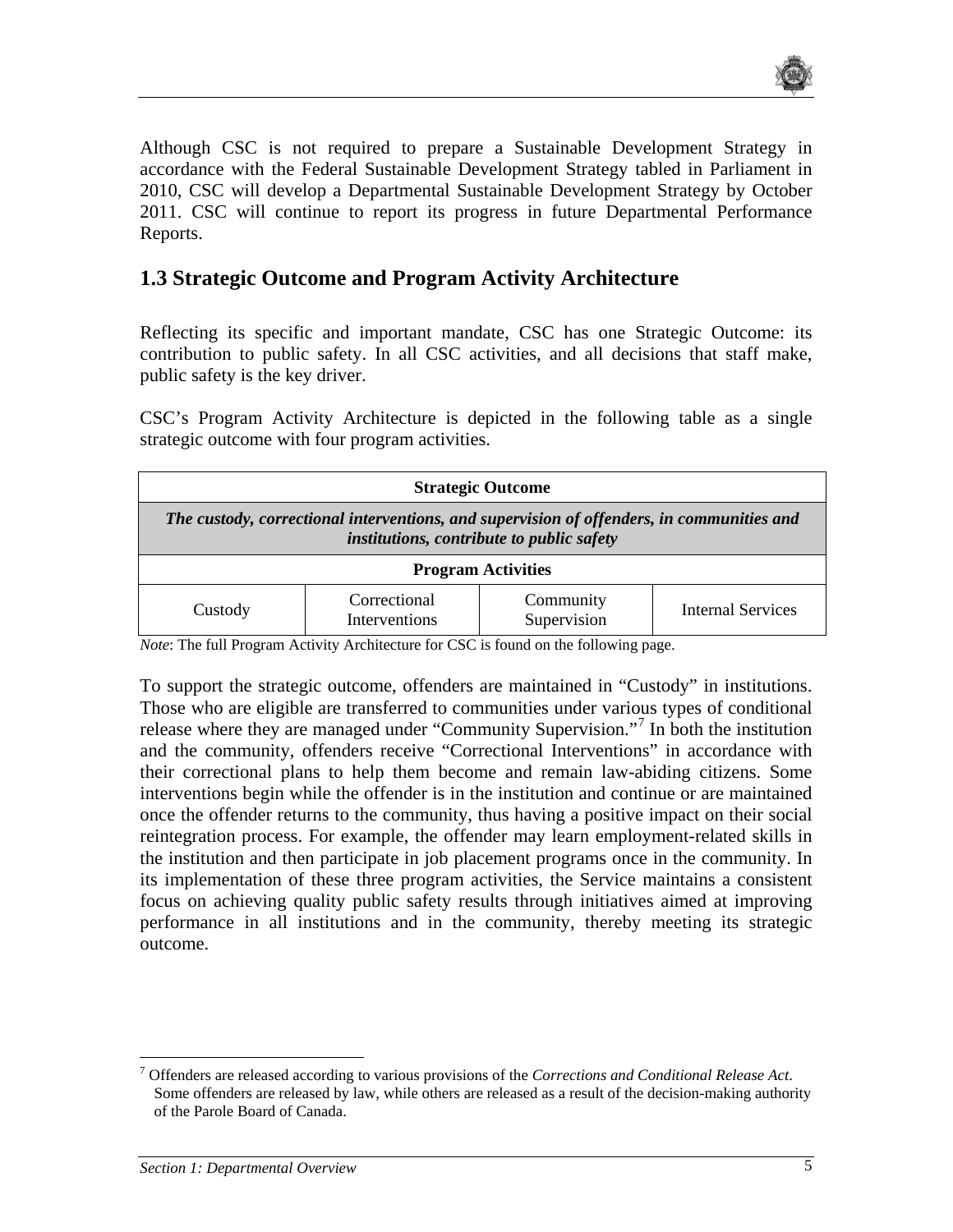

| The custody, correctional interventions, and supervision of offenders, in communities and institutions,<br>contribute to public safety. |                                                                |                                                              |                                                                     |  |
|-----------------------------------------------------------------------------------------------------------------------------------------|----------------------------------------------------------------|--------------------------------------------------------------|---------------------------------------------------------------------|--|
| <b>Custody</b>                                                                                                                          | <b>Correctional</b><br><b>Interventions</b>                    | <b>Community</b><br><b>Supervision</b>                       | <b>Internal Services</b>                                            |  |
| <b>Institutional</b><br><b>Management</b> and<br><b>Support</b>                                                                         | <b>Offender Case</b><br><b>Management</b>                      | <b>Community</b><br><b>Management</b> and<br><b>Security</b> | <b>Governance and</b><br><b>Management Support</b>                  |  |
| <b>Institutional Security</b>                                                                                                           | <b>Community</b><br><b>Engagement</b>                          | <b>Community-Based</b><br><b>Residential Facilities</b>      | <b>Management</b> and<br><b>Oversight</b>                           |  |
| <b>Intelligence and</b><br><b>Supervision</b>                                                                                           | <b>Spiritual Services</b>                                      | <b>Community</b><br><b>Residential Facilities</b>            | <b>Communications</b>                                               |  |
| <b>Drug Interdiction</b>                                                                                                                | <b>Correctional</b><br><b>Reintegration</b><br>Program         | <b>Community</b><br><b>Correctional Centres</b>              | Legal                                                               |  |
| <b>Institutional Health</b><br><b>Services</b>                                                                                          | <b>Violence Prevention</b><br><b>Program</b>                   | <b>Community Health</b><br><b>Services</b>                   |                                                                     |  |
| <b>Public Health Services</b>                                                                                                           | <b>Substance Abuse</b><br><b>Program</b>                       |                                                              | <b>Human Resource</b><br><b>Management</b>                          |  |
| <b>Clinical Health Services</b>                                                                                                         | <b>Family Violence</b><br><b>Prevention Program</b>            |                                                              | <b>Financial Management</b>                                         |  |
| <b>Mental Health Services</b>                                                                                                           | <b>Sex Offender Program</b>                                    |                                                              | <b>Information</b><br><b>Management</b>                             |  |
| <b>Institutional Services</b>                                                                                                           | <b>Maintenance Program</b>                                     |                                                              | <b>Information</b><br><b>Technology</b>                             |  |
| <b>Food Services</b>                                                                                                                    | <b>Social Program</b>                                          |                                                              | <b>Travel and Other</b><br><b>Administrative</b><br><b>Services</b> |  |
| <b>Accommodation</b><br><b>Services</b>                                                                                                 | <b>Offender Education</b>                                      |                                                              | <b>Asset Management</b><br><b>Services</b>                          |  |
|                                                                                                                                         | <b>CORCAN</b><br><b>Employment and</b><br><b>Employability</b> |                                                              | <b>Real Property</b>                                                |  |
|                                                                                                                                         |                                                                |                                                              | <b>Material</b>                                                     |  |
|                                                                                                                                         |                                                                | <b>Strategic Outcome</b>                                     | <b>Acquisitions</b>                                                 |  |
|                                                                                                                                         |                                                                | <b>Program Activity</b>                                      |                                                                     |  |
|                                                                                                                                         |                                                                | <b>Sub Activity</b>                                          |                                                                     |  |
|                                                                                                                                         |                                                                | <b>Sub-Sub Activity</b>                                      |                                                                     |  |

# **Program Activity Architecture**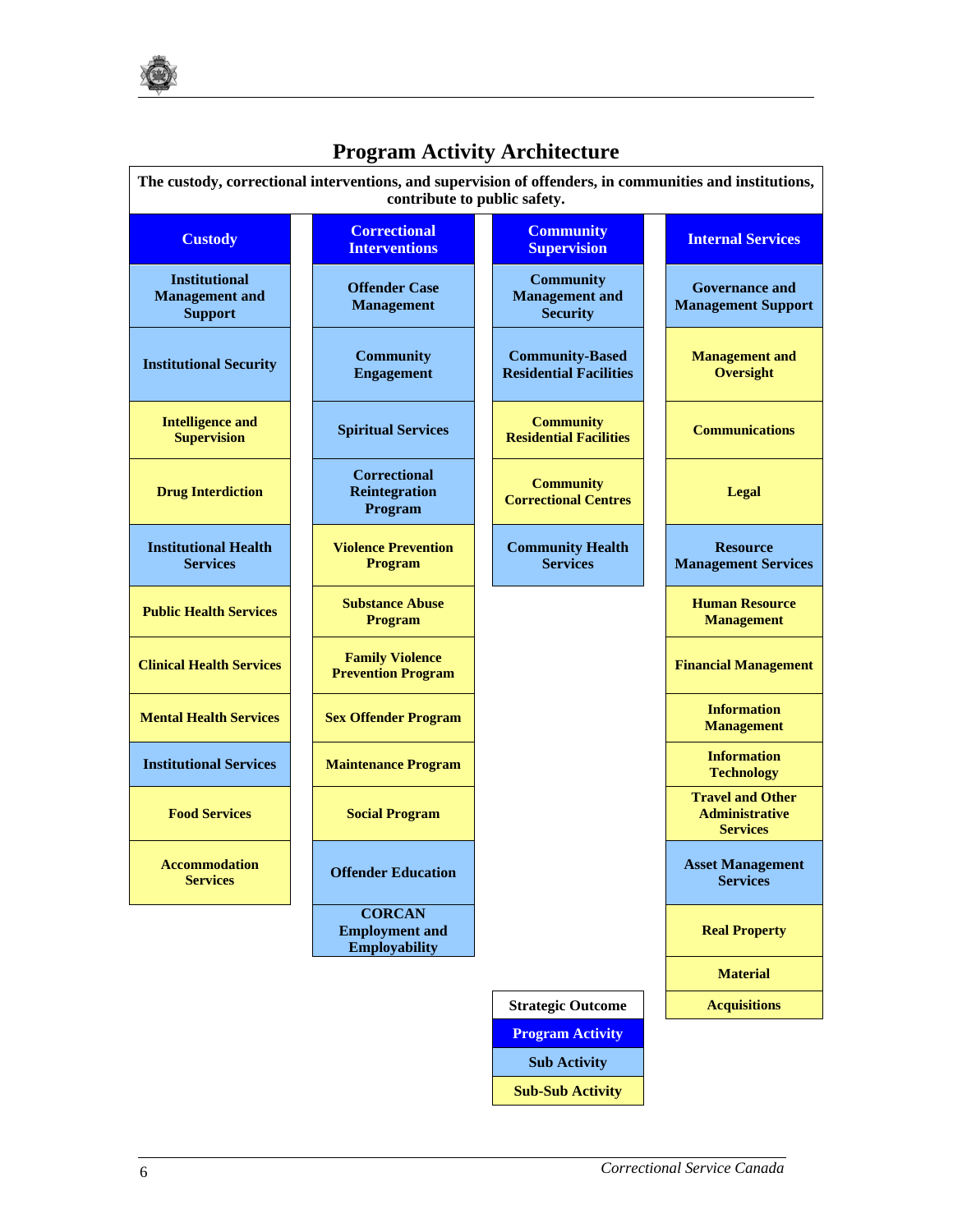

Enabling delivery of our activities is "Internal Services," which encompasses all corporate and administrative services, such as human resources management services, financial management services, information management services and communications that support and enable the effective and efficient delivery of operational programs and activities across the organization.

CSC continues to strengthen the alignment of its operations with its human and financial resources. In this planning period, CSC will also put a priority on measuring its performance as an organization. This will help the Service take necessary actions to ensure that the organization continues to produce meaningful and quality public safety results for Canadians, relative to the resources entrusted to the organization.

#### <span id="page-12-0"></span>**1.4 Planning Summary**

Approximately 71 percent of CSC's 2011-12 Annual Reference Level<sup>[8](#page-12-1)</sup> will be dedicated to the provision of care and custody of offenders in institutions and in communities, which includes fixed and semi-fixed costs for security systems, salaries for correctional staff, facilities maintenance, health services, food services and capital. Approximately 17 percent will be allocated to correctional interventions, which includes case management and offender programs. Five percent will be dedicated to community supervision, which includes community-based residential facilities and community-based health services. The remaining 7 percent will be allocated to support other enabling services and interactions.

| $\ldots$<br>$2011 - 12$ | $2012 - 13$ | $2013 - 14$ |
|-------------------------|-------------|-------------|
| \$2,981.9               | \$3,178.2   | \$3,147.5   |

Financial Resources (\$ millions)

| $2011 - 12$ | $2012 - 13$ | $2013 - 14$ |
|-------------|-------------|-------------|
| 20,408      | 21,713      | 22,061      |

Human Resources (Full-time Equivalents – FTE)

<span id="page-12-1"></span><sup>&</sup>lt;sup>8</sup> The Annual Reference Level is the funding available to CSC for each year as approved by Treasury Board.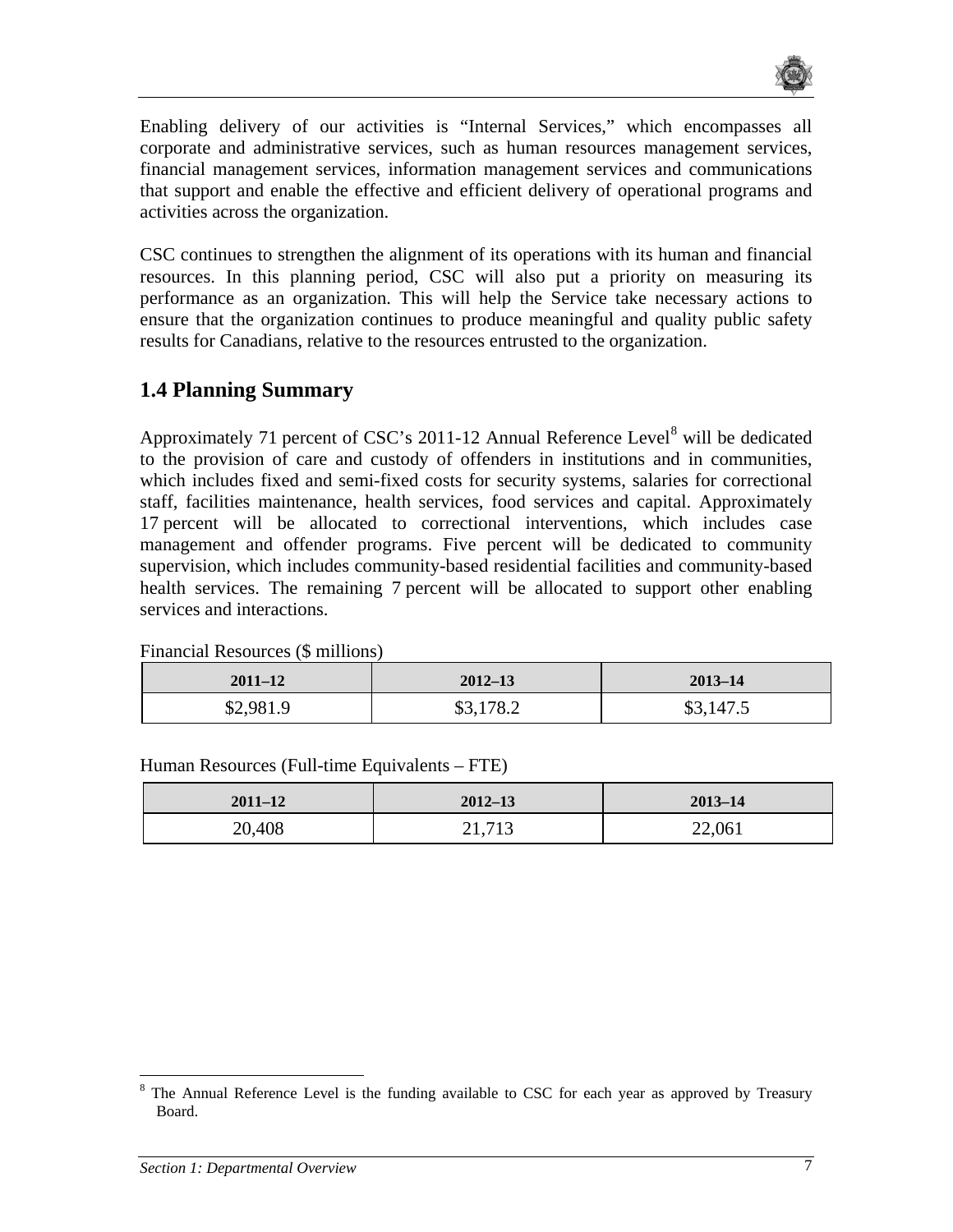

**Strategic Outcome:** *The custody, correctional interventions, and supervision of offenders, in communities and institutions, contribute to public safety*

| <b>Performance Indicators<sup>9</sup></b>                                                                                                                            | <b>Targets</b>                                                                           |
|----------------------------------------------------------------------------------------------------------------------------------------------------------------------|------------------------------------------------------------------------------------------|
| 1. Rate of escapes from federal institutions                                                                                                                         | Meet or exceed $(\downarrow)$ results in the established<br>2008-09 benchmark (0.24 OPY) |
| 2. For offenders who participate in correctional<br>programs, the rate of offender readmission within two<br>years after warrant expiry for a new violent conviction | Meet or exceed $(1)$ results in the established<br>2008-09 benchmark (5.56 OPY)          |
| 3. For offenders who participate in correctional<br>programs, the rate of offenders granted discretionary<br>release                                                 | Meet or exceed $(\uparrow)$ results in the established<br>2008-09 benchmark (45.76 OPY)  |
| 4. Rate of offenders under community supervision who<br>incur suspensions for new offences and for a breach<br>of conditions                                         | Meet or exceed $(1)$ results in the established<br>2008-09 benchmark (74.72 OPY)         |
| 5. Rate of offenders under community supervision who<br>incur new convictions for violent offences                                                                   | Meet or exceed $(1)$ results in the established<br>2008-09 benchmark (15.24 OPY)         |

All the plans that follow related to both corporate priorities in Section 1, and program activities in Section 2 of this document support CSC's strategic outcome. As well, the performance indicators that will be used to tell CSC's story in this planning period include the indicators above and all performance indicators listed within each of the program activities detailed in Section 2. Together, the plans and performance indicators contribute to CSC's mandate to contribute to public safety.

In the target statements given in the table above, the word "exceed" refers to "performance" and thus can mean an increase or a decrease in benchmark numbers. In the case of escapes from custody, "exceed" refers to a reduction in the number of offenders unlawfully at large. If, on the other hand, the indicator was the number of offenders who successfully completed a correctional program, the performance target would be an increase in the number, and in that case the word "exceed" would actually mean a higher number.

CSC introduced the Offender Person Years (OPY), or total offender "risk days," as its reporting rate in the Departmental Performance Report for 2009-10. It is an accurate, reliable and complete rate calculation method that allows performance comparisons over different periods of time and provides increased validity or "frequency" of the events being measured. Using person-time accounts for situations in which the amount of observation time differs or when the offender population at risk varies with time. Use of this measure ensures that the incidence rate is constant over different periods of time.

<span id="page-13-0"></span><sup>&</sup>lt;sup>9</sup> The 2008-09 benchmarks for indicators included in this 2011-12 Report on Plans and Priorities are an aggregate of the three years ending in 2008-09 to avoid selecting an artificially high or low number.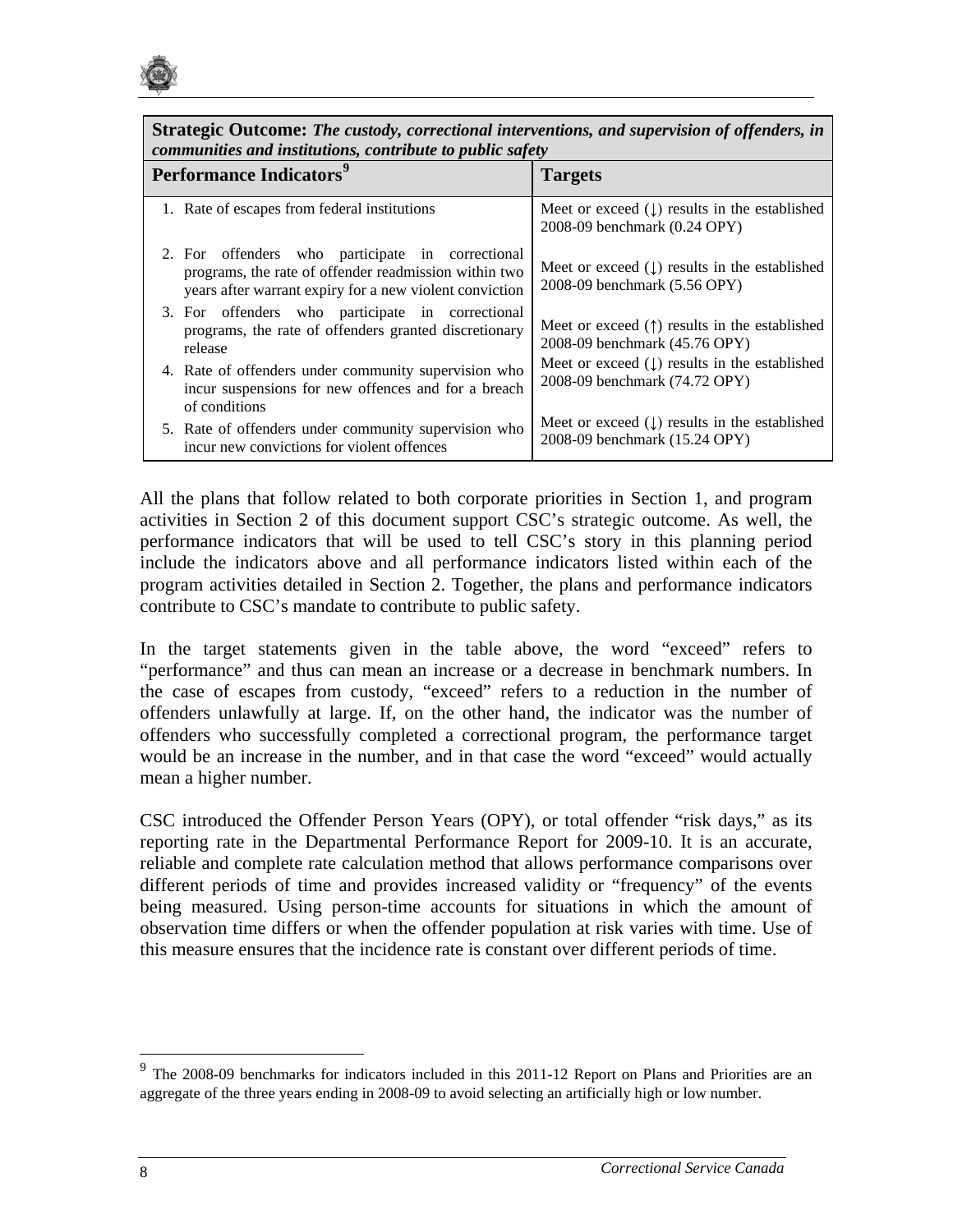

#### Planning Summary Table

| Program<br><b>Activity</b>            | <b>Expected Results</b>                                                                                                                                                                         | <b>Forecast</b><br><b>Spending</b><br>(\$ millions) |         | <b>Planned Spending</b><br>(\$ millions) |         | $\Diamond$ Alignment to<br>Gov't of Canada<br><b>Outcomes</b> |
|---------------------------------------|-------------------------------------------------------------------------------------------------------------------------------------------------------------------------------------------------|-----------------------------------------------------|---------|------------------------------------------|---------|---------------------------------------------------------------|
|                                       | Offenders in institutions are                                                                                                                                                                   | 2010-11                                             | 2011-12 | 2012-13                                  | 2013-14 |                                                               |
| Custody                               | provided reasonable, safe,<br>secure and humane custody.                                                                                                                                        | 1.655.2                                             | 2.104.0 | 2,246.9                                  | 2,212.8 | <sup>t</sup> Safe and Secure<br>Communities                   |
| Correctional<br><b>Interventions</b>  | Correctional interventions<br>address identified individual<br>offender risks and needs and<br>contribute to the offenders<br>successful rehabilitation and<br>reintegration.                   | 439.9                                               | 520.0   | 562.8                                    | 562.8   | <sup>-</sup> <i>A</i> Safe and Secure<br>Communities          |
| Community<br>Supervision              | The provision of a structured<br>and supportive environment<br>during the gradual reintegration<br>process contributes to the<br>rehabilitation and reintegration<br>of offenders and to public | 133.0                                               | 153.5   | 164.1                                    | 167.5   | <sup>-</sup> <i>A</i> Safe and Secure<br>Communities          |
| Internal<br><b>Services</b>           | Continuous improvement in<br>ratings for the individual areas<br>of management of the annual<br>Treasury Board Secretariat's<br>Management Accountability<br>Framework Assessment               | 239.4                                               | 204.4   | 204.4                                    | 204.4   |                                                               |
| <b>Total \$ for Strategic Outcome</b> |                                                                                                                                                                                                 | 2,467.5                                             | 2,981.9 | 3,178.2                                  | 3,147.5 |                                                               |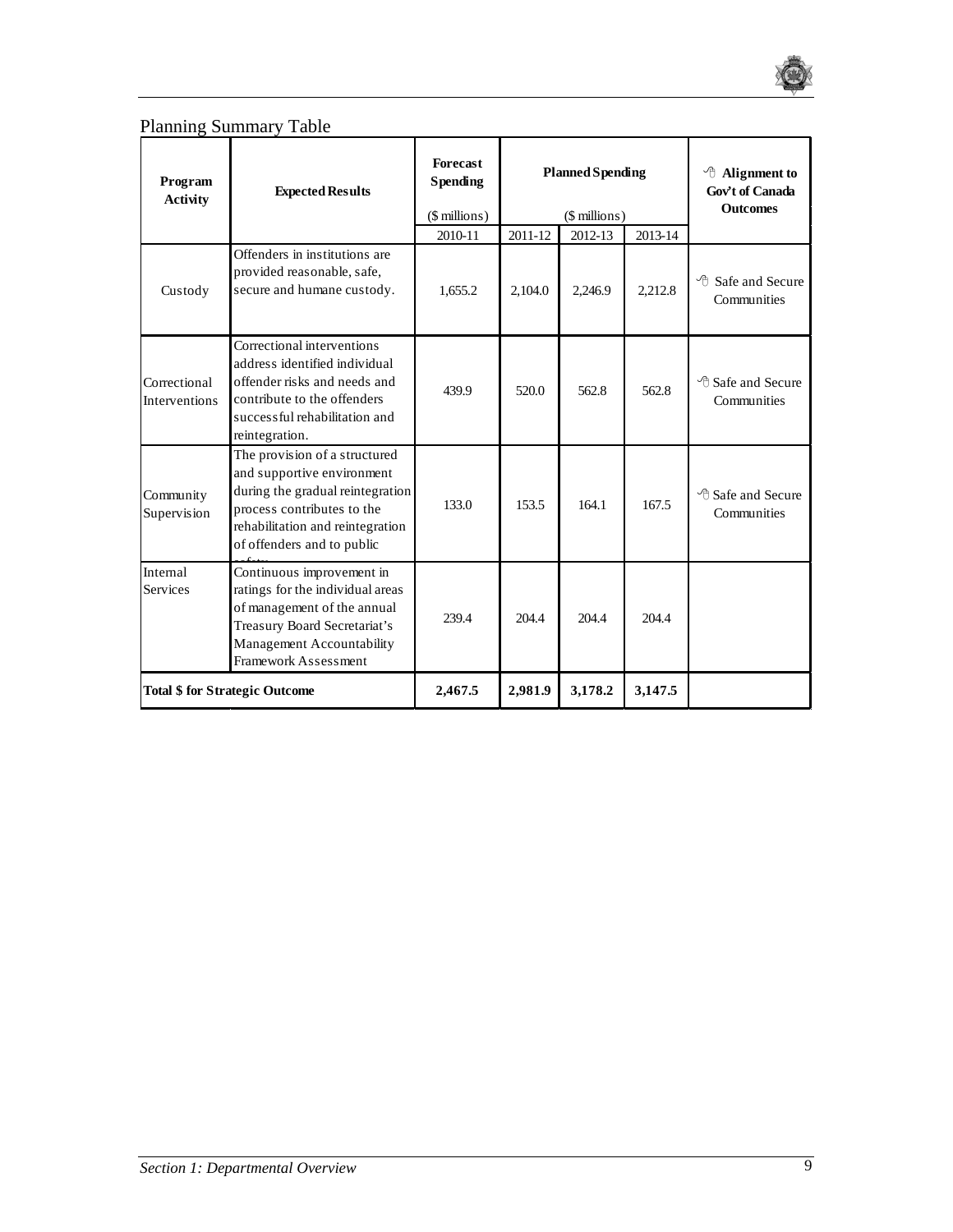

# **1.5 Contribution of Priorities to CSC's Strategic Outcome**

| <b>Operational</b><br><b>Priorities</b>                                                                          | <b>Type</b> | <b>Links to Strategic</b><br><b>Outcome(s)</b>                                                                                                                                                                                                                                                  | Description <sup>10</sup>                                                                                                                                                                                                                                                                                                                                                                              |
|------------------------------------------------------------------------------------------------------------------|-------------|-------------------------------------------------------------------------------------------------------------------------------------------------------------------------------------------------------------------------------------------------------------------------------------------------|--------------------------------------------------------------------------------------------------------------------------------------------------------------------------------------------------------------------------------------------------------------------------------------------------------------------------------------------------------------------------------------------------------|
| Safe transition to and<br>management of<br>eligible offenders in<br>the community.                               | Ongoing     | Strategic Outcome: The custody,<br>correctional interventions, and supervision of<br>offenders, in communities and institutions,<br>contribute to public safety.<br><b>Program Activity:</b><br>Correctional Interventions<br>$\bullet$<br>$\bullet$<br><b>Community Supervision</b>            | • When eligible offenders are able<br>to make a safe transition to the<br>community, public safety is<br>enhanced.<br><b>Plans:</b><br>• Enhance case management<br>procedures.<br>• Improve employment and<br>employability of offenders.<br>• Enhance integration between the<br>institutional and community<br>continua of care.                                                                    |
| Safety and security of<br>staff and offenders in<br>our institutions and in<br>the community.                    | Ongoing     | Strategic Outcome: The custody,<br>correctional interventions, and supervision of<br>offenders, in communities and institutions,<br>contribute to public safety.<br><b>Program Activity:</b><br>Custody<br>$\bullet$<br>Correctional Interventions<br><b>Community Supervision</b><br>$\bullet$ | • Safety and security are essential<br>for effective corrections to<br>occur, and necessary for public<br>safety.<br>Plans:<br>• Expand bed capacity to meet<br>new legislative demands.<br>• Expand upon current initiatives<br>to eliminate drugs from CSC<br>institutions.<br>• Improve offender<br>accountability.                                                                                 |
| Enhanced capacities<br>to provide effective<br>interventions for First<br>Nations, Métis and<br>Inuit offenders. | Ongoing     | Strategic Outcome: The custody,<br>correctional interventions, and supervision of<br>offenders, in communities and institutions,<br>contribute to public safety.<br><b>Program Activity:</b><br>Custody<br>Correctional Interventions<br><b>Community Supervision</b>                           | • Responding to the particular<br>needs of Aboriginal offenders<br>will help them achieve better<br>correctional results - and that<br>will contribute to the safety and<br>health of communities where<br>they live.<br><b>Plans:</b><br>• Improve the Service's capacity<br>to provide gender and culturally<br>appropriate services.<br>• Continue planned expansion of<br>up to 17 Pathways Units. |
| Improved capacities<br>to address mental<br>health needs of<br>offenders.                                        | Ongoing     | Strategic Outcome: The custody,<br>correctional interventions, and supervision of<br>offenders, in communities and institutions,<br>contribute to public safety.<br><b>Program Activity:</b><br>Custody<br>$\bullet$<br><b>Community Supervision</b><br>$\bullet$                               | Effectively addressing the needs<br>of offenders with mental health<br>issues will improve their ability<br>to both function in institutions<br>and safely transition to the<br>community.<br><b>Plans:</b><br>• Implement additional<br>enhancements to assess and<br>address the health needs of<br>offenders particularly as they<br>relate to mental health.                                       |

<span id="page-15-0"></span><sup>&</sup>lt;sup>10</sup> The plans identified in the following table are components of the "Planning Highlights" that follow in Section 2 of this document.

 $\overline{a}$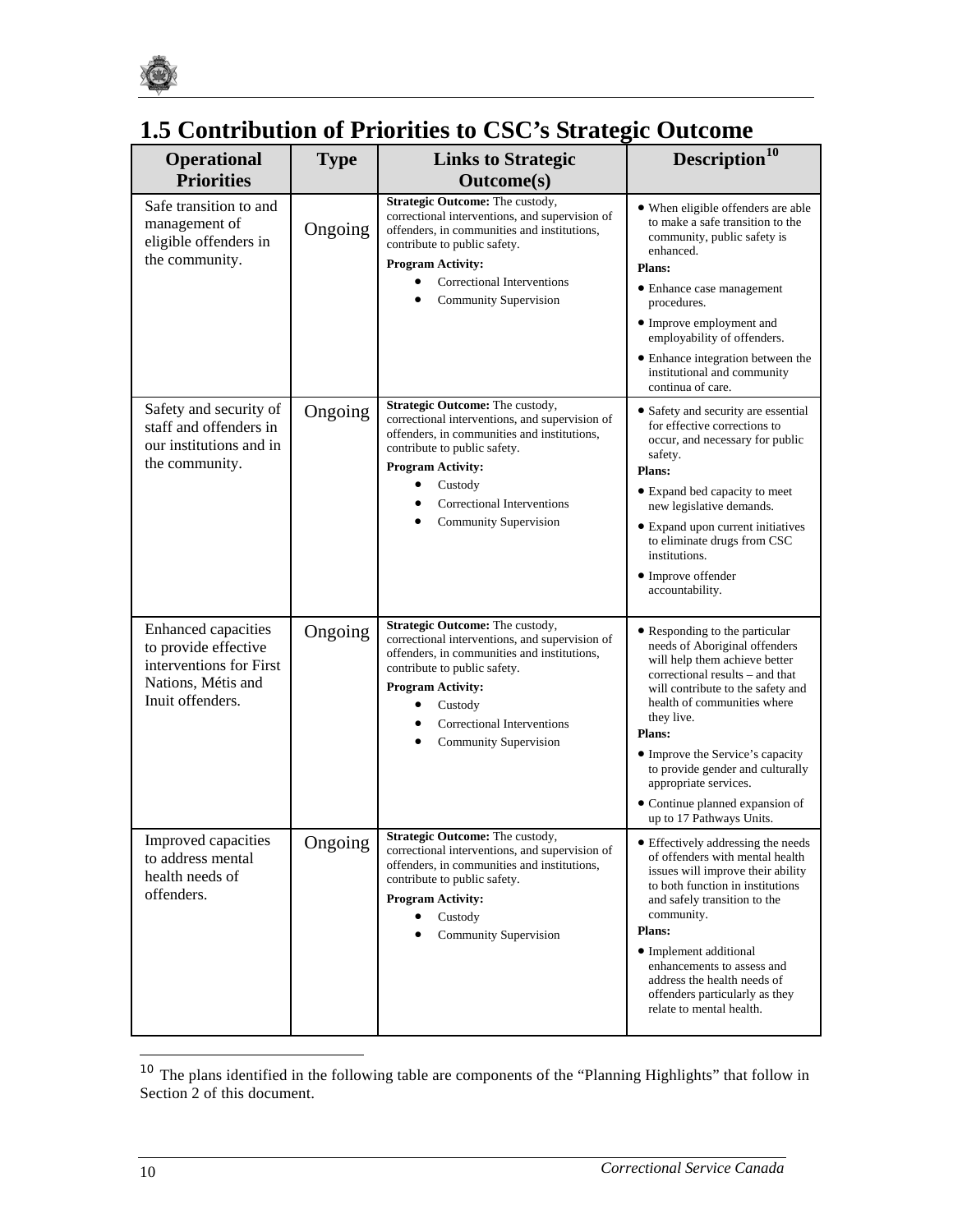

|                                                                                                                                    |            |                                                                                                                                                                                                                                                                                        | • Implement initiatives to increase<br>the capacity to intervene and<br>address preventable deaths in<br>custody and self-harm incidents.                                                                                                                                                                               |
|------------------------------------------------------------------------------------------------------------------------------------|------------|----------------------------------------------------------------------------------------------------------------------------------------------------------------------------------------------------------------------------------------------------------------------------------------|-------------------------------------------------------------------------------------------------------------------------------------------------------------------------------------------------------------------------------------------------------------------------------------------------------------------------|
| Strengthening<br>management<br>practices.                                                                                          | Ongoing    | Strategic Outcome: The custody,<br>correctional interventions, and supervision of<br>offenders, in communities and institutions,<br>contribute to public safety.<br><b>Program Activity:</b><br><b>Internal Services</b>                                                               | • Enhanced management practices<br>lead to improved operational<br>effectiveness and efficiency,<br>better risk assessment and<br>management, and greater<br>flexibility in the organization's<br>ability to respond to crises.<br>Plans:                                                                               |
|                                                                                                                                    |            |                                                                                                                                                                                                                                                                                        | • Improve Human Resource<br>Management.                                                                                                                                                                                                                                                                                 |
|                                                                                                                                    |            |                                                                                                                                                                                                                                                                                        | • Enhance systematic acquisition<br>and assessment of information<br>to assist the decision-making<br>process.                                                                                                                                                                                                          |
|                                                                                                                                    |            |                                                                                                                                                                                                                                                                                        | • Enhance Financial Management<br>Services.                                                                                                                                                                                                                                                                             |
| Productive<br>relationships with<br>increasingly diverse<br>partners,<br>stakeholders, and<br>others involved in<br>public safety. | <b>New</b> | Strategic Outcome: The custody,<br>correctional interventions, and supervision of<br>offenders, in communities and institutions,<br>contribute to public safety.<br><b>Program Activity:</b><br>Correctional Interventions<br><b>Community Supervision</b><br><b>Internal Services</b> | • Building bridges of<br>communication, understanding<br>and cooperation between CSC<br>and its partners, stakeholders<br>and communities leads to better<br>public safety results.<br>Plans:<br>• Strengthen communication and<br>partnership initiatives.<br>• Enhance communications and<br>outreach with Canadians. |

## <span id="page-16-0"></span>**1.6 Risk Analysis**

#### **Operating Environment**

The Correctional Service of Canada (CSC) must manage risk in an increasingly complex and challenging environment. In the recent past, a growing number of multifaceted dilemmas have emerged in CSC's operating environment that have increased pressures and demands. These include a growing offender population characterized by increased needs and more diverse and exigent associated risks, escalating offender mental health needs, higher likelihood of association with gangs, a deteriorating physical infrastructure combined with an urgent requirement to add capacity, threats to the safety and security of offenders and staff within operational sites, an ageing workforce, and recent as well as pending changes to the legislative framework.

#### **Sources of Risk**

The sources of risk to the organization are varied – some are internal, while others are external to CSC.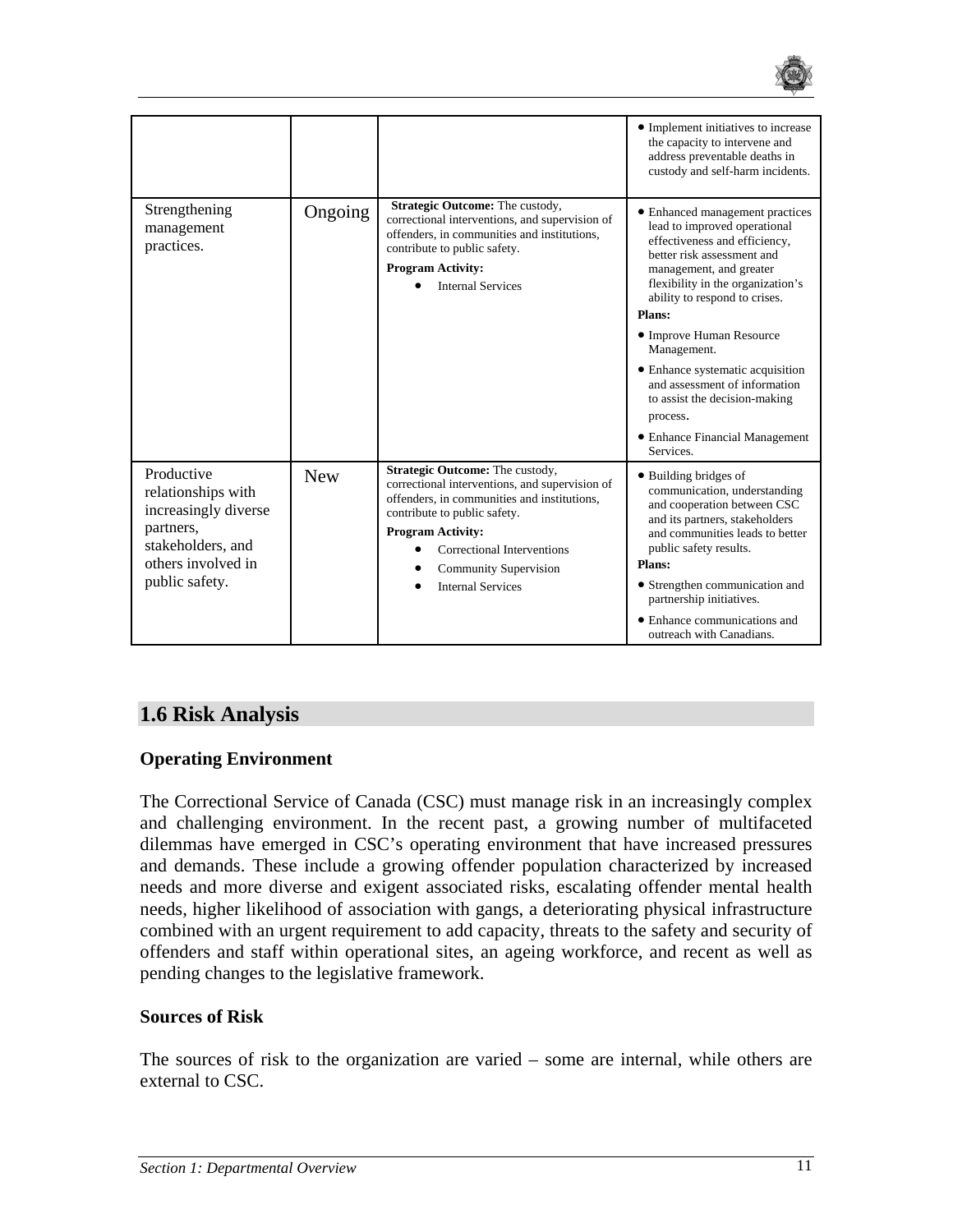

#### **1.6.1 Risk Driver: Legislative Changes (***linked to Corporate Risk 1***)**

Recently passed and pending legislation will have a direct impact on CSC because it will result in more convicted offenders being incarcerated in federal custody. The *Tackling Violent Crime Act* (C-2) is expected to result in an increase of nearly 400 male offenders by 2014, and the *Truth in Sentencing Act* (C-25) is projected to bring additional offenders, more than 3,000 men and nearly 200 women, by March 31, 2013. This growth will exert significant pressure on CSC's already ageing infrastructure. Without construction of new capacity, it is expected that double bunking could reach levels of over 50 percent. Double bunking at these levels increases the risk to safety and security in institutions because of pressures that inevitably arise in crowded conditions combined with the tensions that exist among some inmate groups.

#### **Response**

To mitigate this risk, CSC has established an Infrastructure Renewal Team that will deliver on strategies to accommodate immediate and longer-term inmate growth, using temporary and permanent accommodation measures, in order to limit the potential negative impact on correctional results and public safety. The key deliverables are grouped in three phases. The first is the planning and installation of temporary accommodation measures (including double bunking) in select institutions and cells; inmate employment and programming; and recruitment, staffing and training to ensure CSC staff's capacity to effectively manage the inmate population in this environment. Work for this phase has already begun and should be completed during 2011-12 and 2012-13. The second phase is concentrated on building new units within institutional perimeters while maintaining the delivery of correctional services such as inmate employment, programming, treatment and case management. The third phase is centered on confirming that all inmate accommodation needs are effectively addressed while maintaining the full spectrum of correctional services.

#### **1.6.2 Risk Driver: Mental Health (***linked to Corporate Risk 2***)**

The early identification of offenders with mental health problems is placing an increasing demand on CSC for access to effective mental health care services and targeted correctional interventions. There is a shortage in some areas of the country of mental health care professionals, particularly psychiatrists and psychologists, which has a negative impact on CSC's ability to meet its legislative obligation to provide mental health care according to professional standards.<sup>[11](#page-17-0)</sup>

#### **Response**

To mitigate this risk, CSC is continuing to implement the updated Mental Health Strategy (July 2010). Results are monitored and adjustments are made as necessary. Once that is complete, CSC will look at funding options to address identified gaps. Additionally, a recruitment and retention strategy for mental health professionals continues to be implemented nationally.

<span id="page-17-0"></span><sup>&</sup>lt;sup>11</sup> Corrections and Conditional Release Act, Section 86 (1) and (2).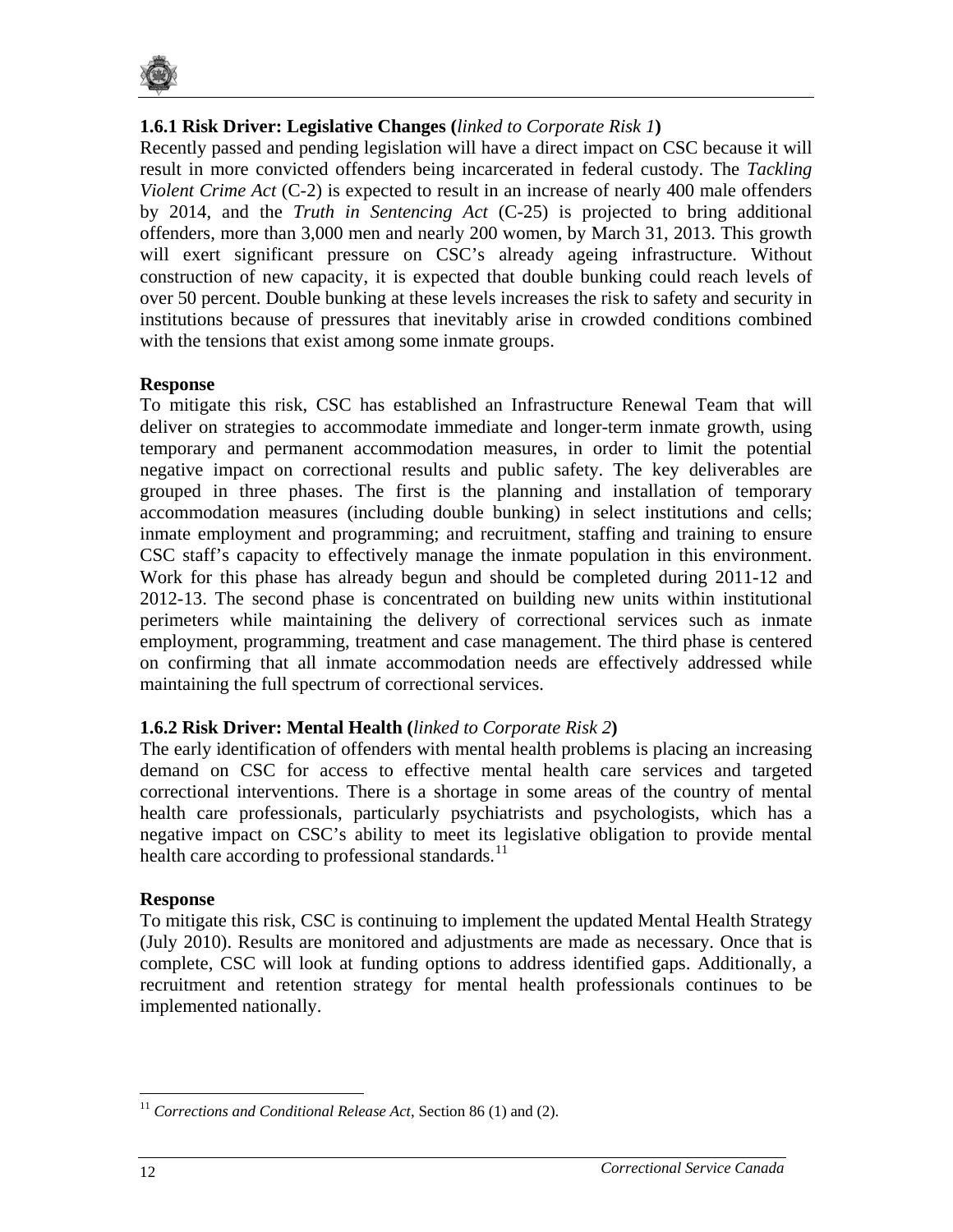

#### **1.6.3 Risk Driver: Offender Profile (***linked to Corporate Risks 3 and 5***)**

The challenging offender profile , characterized by high levels of mental health disorders and substance abuse, extensive criminal histories and an increasing number of gang affiliations, poses a risk to the security of staff and offenders and interferes with correctional operations and interventions.

#### **Response**

CSC has a full range of correctional interventions designed to address specific criminal risk areas (for example, the violence prevention program helps offenders who have a propensity to resolve issues with violence while the substance abuse program does the same for offenders with addictions). These interventions are included in offender correctional plans according to timelines that are based on individual assessments. As well, CSC's intelligence capability plays an integral role in mitigating this risk. Gathering, analyzing and sharing intelligence with partners in the criminal justice system at local, regional and national levels is one way in which CSC is a full partner in the criminal justice enterprise, both nationally and internationally.

#### **1.6.4 Risk Driver: Aboriginal Over-representation in Offender Population (***linked to Corporate Risk 9***)**

Over-representation of Canada's Aboriginal population within the federal system persists despite legislative efforts to find alternatives to incarceration for Aboriginal

people. While Aboriginal people comprise 3.8 percent<sup>[12](#page-18-0)</sup> of the adult Canadian population, as of April 25, 2010, 17.9 percent of offenders serving federal sentences (20.6 percent of incarcerated offenders and 13.7 percent of offenders on conditional release) are of First Nations, Métis, and Inuit ancestry.

#### **Response**

CSC is working to increase its capacity to provide interventions that address offender needs in a culturally appropriate way in consultation with First Nations, Métis and Inuit partners. The Service is also implementing human resources initiatives that are aimed at increasing the number of Aboriginal employees at all levels of the organization in order to hire and retain a workforce that better reflects the Aboriginal offender population. Success is essential if CSC is to deliver culturally appropriate interventions.

#### **1.6.5 Risk Driver: Human Resources (***linked to Corporate Risk 10***)**

Achieving planned correctional results will be difficult without a renewed workforce and workplace. Following the trend of the rest of the federal public service, CSC must strengthen its planning to reduce the current impacts of reduced recruitment rates in the mid-1990s, as well as plan for increased retirements and the resulting loss of corporate memory.

#### **Response**

CSC will strengthen its human resources planning and implement initiatives to recruit and retain employees, streamline and modernize its human resources processes, and develop and implement an Integrated Wellness Program. CSC's human resources

<span id="page-18-0"></span> <sup>12</sup> Source: Statistics Canada. *Aboriginal Peoples in Canada in 2006: Inuit, Métis and First Nations, 2006 Census*. Ottawa, Statistics Canada, 2008 (Cat. No. 97-558-XIE).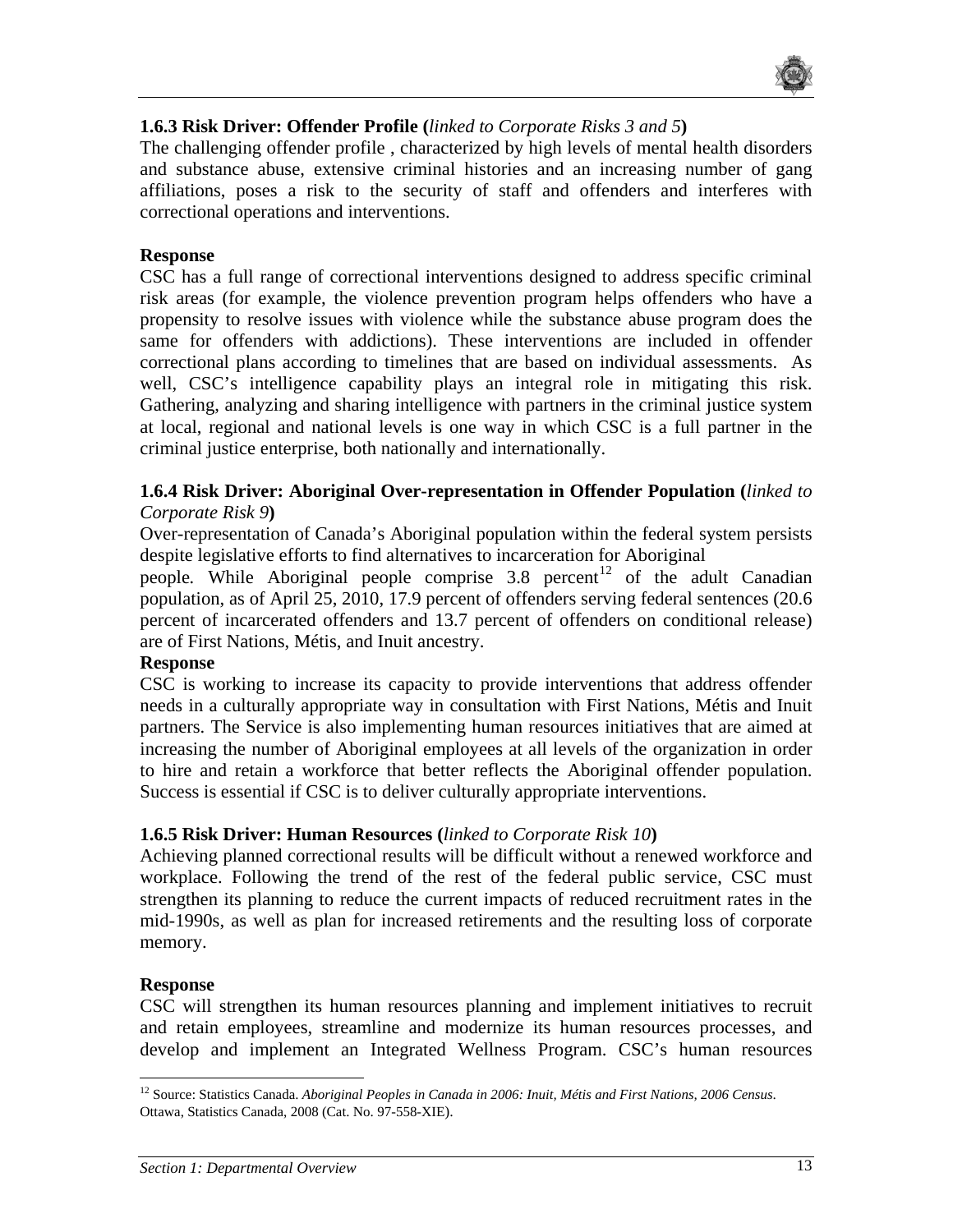

management function will need to increase the efficiency and effectiveness of its service delivery if the organization is to remain competitive in its search for an effective and representative workforce and deliver on its correctional results. However, these results cannot be achieved without the Human Resource Management Sector securing long-term funding. The alternative would be that the wellbeing of CSC's workforce may deteriorate and public safety results may not be achieved.

#### **1.6.6 Risk Driver: Economy (***external risk***)**

A broader source of risk for CSC is related to the long-term stability of the economy domestically and internationally. As an example, if employment numbers do not improve, there may be fewer community resources and supports available to returning offenders because of pressures on funding for social programs, less availability of affordable housing and a shortage of meaningful work upon release because of higher rates of unemployment.

#### **Response**

CSC is working to build stronger relationships with community partners and to develop new partnerships in order to increase the number and kind of housing and employment opportunities for offenders under supervision in the community, which will improve overall rehabilitation and reintegration results.

#### **Corporate Risks and Mitigating Strategies**

Many of the plans and priorities in this Report on Plans and Priorities signal renewal and change and aim to improve the way the organization delivers its services to protect Canadians. They also underscore the organization's commitment to mitigating the corporate risks. The mitigation strategies highlighted in the following table and in the plans that are highlighted in Section 2 demonstrate this commitment.

|    | <b>Corporate Risks</b>                                                                                                                                     | <b>Selected Mitigation Strategies</b> <sup>13</sup>                                                                                                                                                                                                                                                                                        |
|----|------------------------------------------------------------------------------------------------------------------------------------------------------------|--------------------------------------------------------------------------------------------------------------------------------------------------------------------------------------------------------------------------------------------------------------------------------------------------------------------------------------------|
| 1. | <b>Physical Infrastructure:</b> The ageing physical<br>infrastructure may not be able to respond to the<br>risks/needs of the changing offender population | Put interim funding in place to respond to immediate infrastructure needs.<br>Implement an aggressive interim accommodations construction program to<br>bring additional capacity on line in the shortest possible time.                                                                                                                   |
| 2. | <b>Mental Disorders:</b> CSC will not be able to improve<br>correctional results for offenders with mental disorders                                       | Continue to implement the Mental Health Strategy.<br>Continue to implement the Recruitment and Retention Strategy for health<br>care professionals.                                                                                                                                                                                        |
| 3. | <b>Safety and Security:</b> The required level of safety and<br>security within operational sites cannot be maintained                                     | Review security-related technology equipment for support and staff safety.<br>Implement the Population Management Strategy in both institutions and<br>the community.<br>Enhance security intelligence capacity.                                                                                                                           |
| 4. | <b>Violent Re-offending:</b> CSC cannot sustain results<br>with regard to violent re-offending                                                             | Implement program referral guidelines to refer violent offenders to the<br>appropriate correctional programs earlier in their sentence.<br>Monitor offender accountability, responsivity, motivation and engagement<br>and intervene when necessary.<br>Increase CSC's capacity to provide evidence-based violence prevention<br>programs. |

<span id="page-19-0"></span><sup>&</sup>lt;sup>13</sup> The Corporate Risk Profile provides a complete overview of the various mitigation strategies.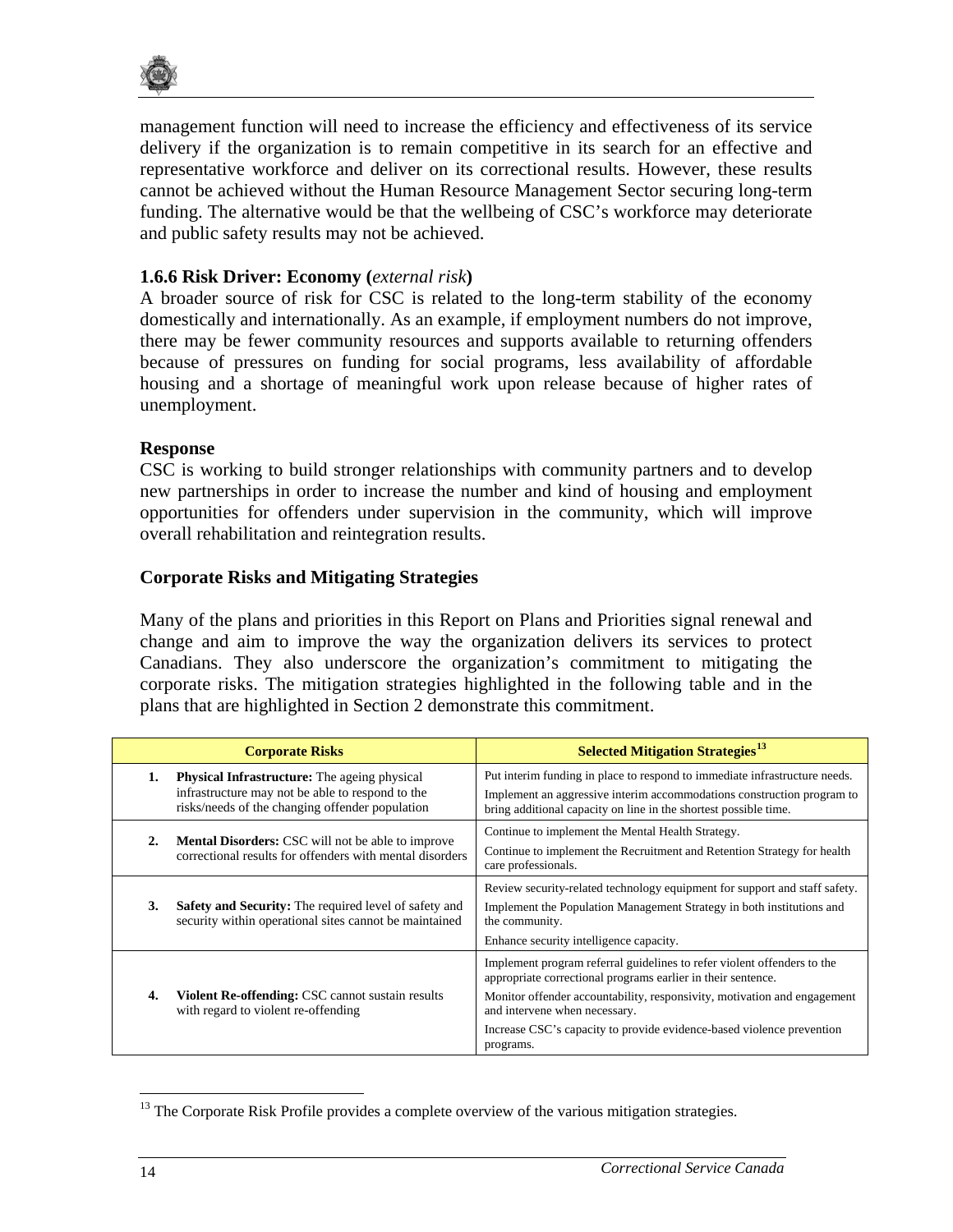

| 5. | <b>Radicalized Offenders: CSC cannot sustain results</b><br>with regard to radicalized offenders                                                                                                                                 | Share relevant information with national and international agencies that<br>combat terrorism and extremism.<br>Update and implement national training standards.<br>Enhance security intelligence at local, regional and national levels.                                                                                                                                                                           |
|----|----------------------------------------------------------------------------------------------------------------------------------------------------------------------------------------------------------------------------------|---------------------------------------------------------------------------------------------------------------------------------------------------------------------------------------------------------------------------------------------------------------------------------------------------------------------------------------------------------------------------------------------------------------------|
| 6. | Financial Capacity: CSC will not be able to maintain<br>or secure financial investments that are required to<br>sustain corporate commitments, legal obligations and<br>results                                                  | Develop and implement a funding allocation strategy that considers cost<br>containment measures.<br>Continue to improve the costing approach for new initiatives / proposed<br>legislation.<br>Analyze the impact if no additional funding is received and implement<br>strategies to reallocate funding if necessary.                                                                                              |
| 7. | <b>Emergencies and Crisis Management: CSC cannot</b><br>effectively respond to emergencies and crisis<br>management                                                                                                              | Maintain dedicated regional working groups to ensure that contingency<br>plans are adhered to and that sites have current, appropriate and ready-to-<br>implement emergency response measures.<br>Participate actively in interdepartmental emergency planning working<br>groups.                                                                                                                                   |
| 8. | Change Management: CSC will not be ready and<br>able to embrace and manage change                                                                                                                                                | Continue to develop tools to address long-term change corporately.<br>Apply the integrated and risk-based management strategy to all levels of<br>management planning.                                                                                                                                                                                                                                              |
| 9. | <b>Correctional Results Gap (Aboriginal Offenders):</b><br>The correctional results gap between Aboriginal and<br>non-Aboriginal offenders will not narrow                                                                       | Implement the activities outlined in the Aboriginal Human Resources<br>Management Strategy.<br>Expand the Aboriginal Continuum of Care with particular emphasis on the<br>development and implementation of up to 17 new pre-Pathways,<br>Pathways, and Pathways Transition units as per "Strategy Review<br>Reinvestment."<br>Develop a community corrections strategy that integrates an Aboriginal<br>component. |
|    | 10. Effective and Representative Workforce: CSC will<br>not be able to continue to recruit, develop and retain<br>an effective and representative workforce                                                                      | Roll out and promote the use of the human resources management<br>reporting dashboard to assist managers in proactively identifying<br>workforce gaps and improve data integrity, which will lead to more<br>effective human resources planning.<br>Review and update Learning and Development directives, guidelines and<br>curriculum.                                                                            |
|    | 11. Essential Healthcare for Offenders: CSC will not be<br>able to meet its CCRA obligation to deliver essential<br>health care services to offenders                                                                            | Develop and implement a Continuous Quality Improvement program that<br>includes accreditation by Accreditation Canada.<br>Continue to implement an essential health services framework.                                                                                                                                                                                                                             |
|    | 12. Partner Support: CSC will lose support of its current<br>partners in providing critical services and resources to<br>released offenders, and it will be unable to engage the<br>general public to gain their overall support | Develop strategies and tools to sustain and maintain current partnerships<br>and assist in creating effective and efficient public participation activities<br>and initiatives.<br>Develop a comprehensive community corrections strategy focusing on<br>federal corrections and providing direction for the future through the<br>significant engagement of partners and stakeholders.                             |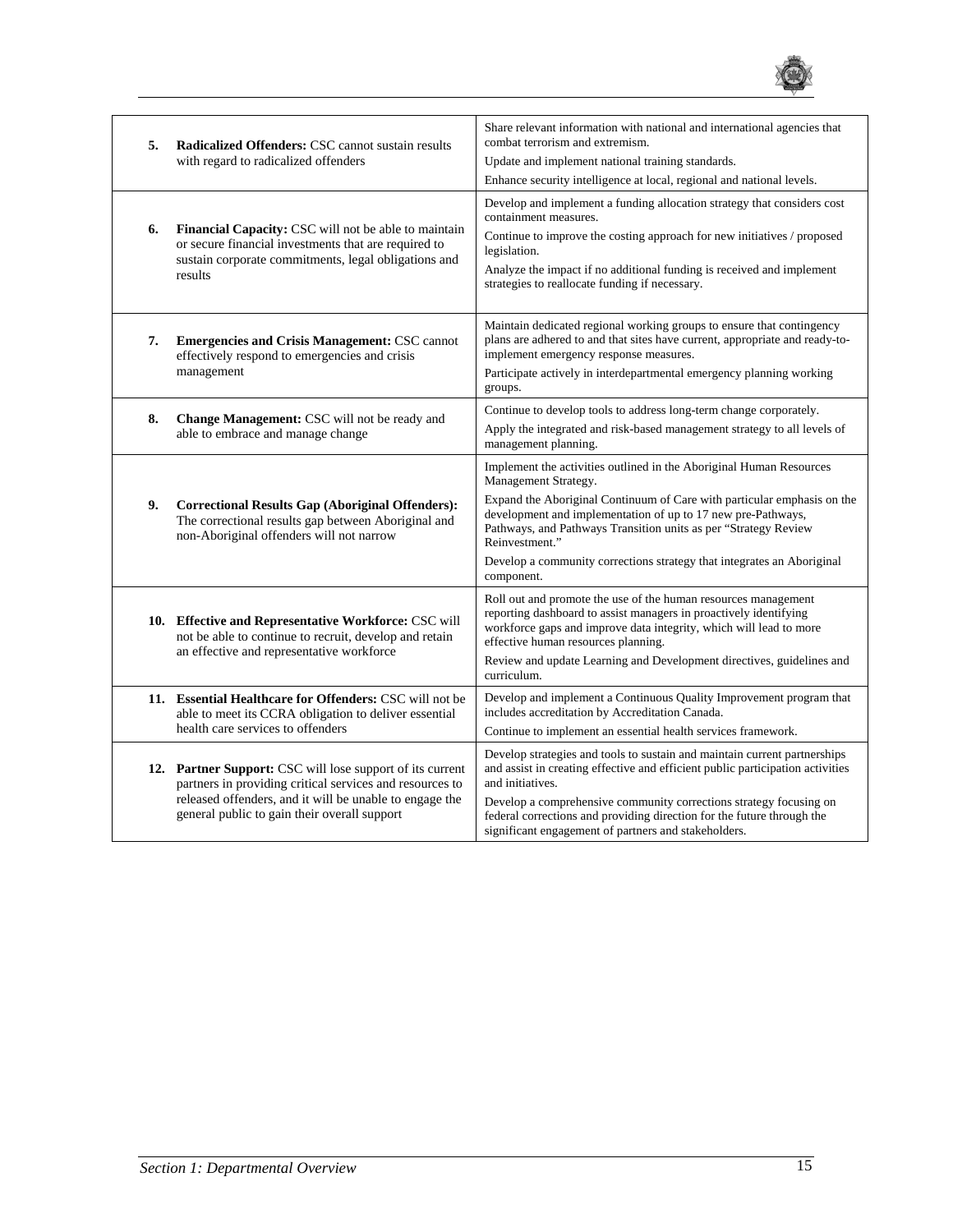

## <span id="page-21-0"></span>**1.7 Expenditure Profile**

## **2011-2012 Allocation of Funding by Program Activity**



The above figure displays the allocation of CSC funding by program activity for 2011-12. CSC funding is primarily allocated to Program Activity 1 (Custody) as it relates to the operations of institutions.

| <b>Program Activity</b>           | <b>Main Estimates</b><br>(in millions)<br>2011-12 |
|-----------------------------------|---------------------------------------------------|
| Custody                           | \$2104.0                                          |
| <b>Correctional Interventions</b> | \$520.0                                           |
| <b>Community Supervision</b>      | \$153.5                                           |
| <b>Internal Services</b>          | \$204.4                                           |
| <b>TOTAL</b>                      | \$2,981.9                                         |

#### <span id="page-21-1"></span>**1.8 Estimates by Vote**

For information on our organizational votes and/or statutory expenditures, please see the 2011–12 Main Estimates publication. An electronic version of the Main Estimates is available at [http://www.tbs-sct.gc.ca/est-pre/2011-2012/me-bpd/info/info-eng.asp.](http://publiservice.tbs-sct.gc.ca/est-pre/2011-2012/me-bpd/info/info-eng.asp)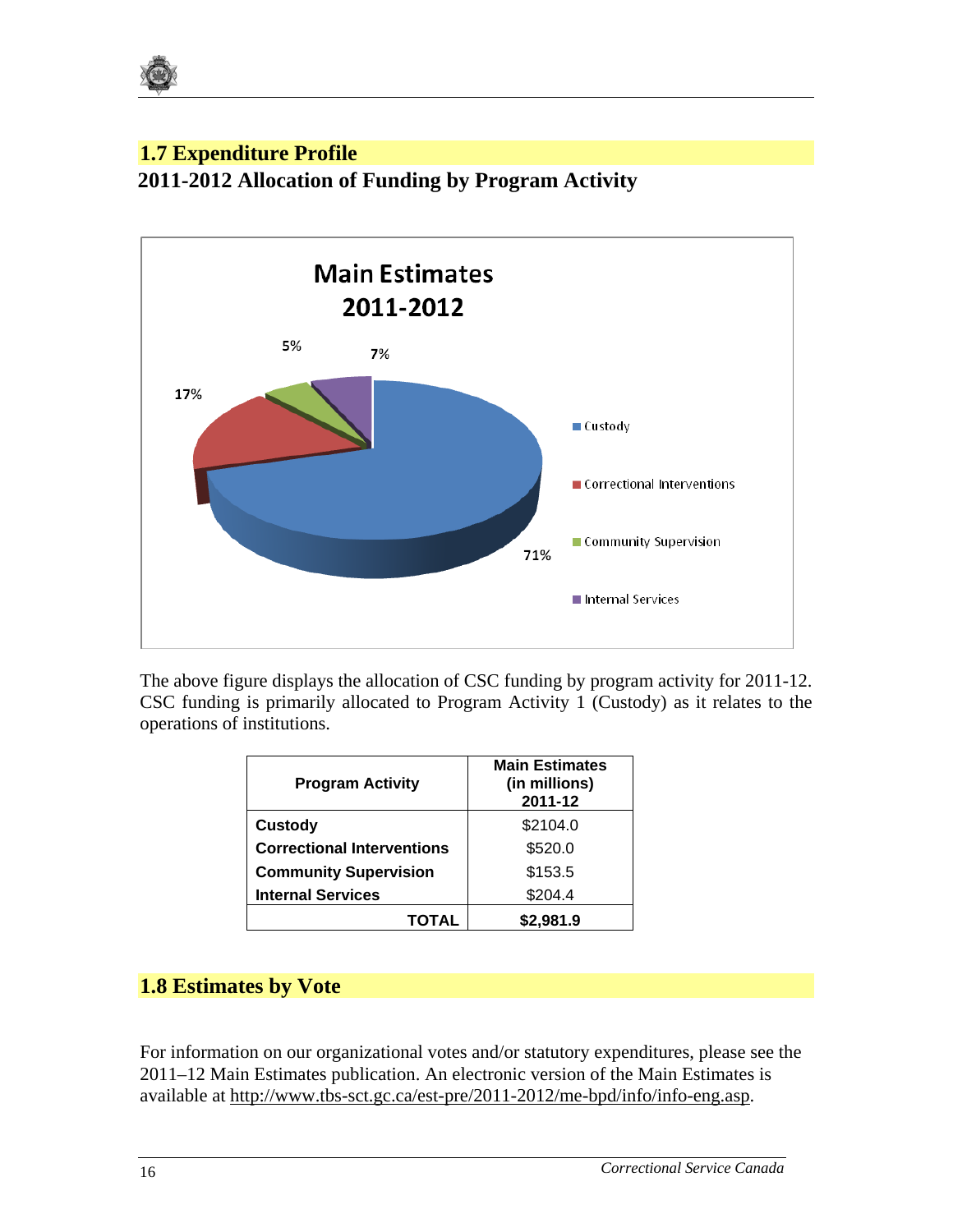

## <span id="page-22-0"></span>**SECTION 2: ANALYSIS OF PROGRAM ACTIVITIES BY STRATEGIC OUTCOME**

This section explains how CSC's program activities, and the plans associated with them, support the organization's single strategic outcome, and how progress toward achieving the strategic outcome will be measured and reported in CSC's 2011-12 Departmental Performance Report.

Fiscal year 2011-12 marks the half-way point of a five-year journey for CSC, begun in 2009-10, to improve correctional results. This plan was initiated in response to the 2007 Report of the CSC Review Panel entitled *A Roadmap to Strengthening Public Safety*, *[14](#page-22-2)* and it concentrated energy and attention on five specific areas: enhancing offender accountability, eliminating drugs, enhancing correctional programs and interventions, modernizing physical infrastructure, and strengthening community corrections. Targets were set to improve results, and they were highlighted in the Reports on Plans and Priorities for the first two of the five years.

In 2010-11, to augment its compliance, CSC, with the Treasury Board Secretariat's *Management Resources and Results Structure,* completed its revised *Performance Measurement Framework* for the first three of its four program activities in the Program Activity Architecture. Therefore, it will align its reporting of results against the *Performance Measurement Framework* for the final three years and beyond. This means, for the most part, reorganizing important performance indicators so that they link more directly with the Service's Program Activity Architecture in order to better tell CSC's story. Specific performance indicators and targets for the program activity "Internal Services" will be added to the *Performance Measurement Framework* for 2012-13.

# <span id="page-22-1"></span>**2.1 Custody**

| <b>Program Activity Architecture</b>                                                                                                                                 |  |  |  |  |  |
|----------------------------------------------------------------------------------------------------------------------------------------------------------------------|--|--|--|--|--|
| <b>Strategic Outcome:</b><br>The custody, correctional interventions, and supervision of offenders, in communities and<br>institutions, contribute to public safety. |  |  |  |  |  |
| <b>Correctional</b><br><b>Community</b><br><b>Internal Services</b><br><b>Custody</b><br><b>Supervision</b><br><b>Interventions</b>                                  |  |  |  |  |  |

**Program Activity Summary:** This program activity ensures that offenders are provided with reasonable, safe, secure and humane custody while serving their sentence. This program activity provides much of the day-to-day needs for offenders in custody, including a wide range of activities that address health and safety issues as well as provide basics such as food, clothing, mental health services and physical health care. It

<span id="page-22-2"></span><sup>&</sup>lt;sup>14</sup> http://www.publicsafety.gc.c<u>a/scs-scc/report-rapport/table\_of\_contents-eng.aspx</u>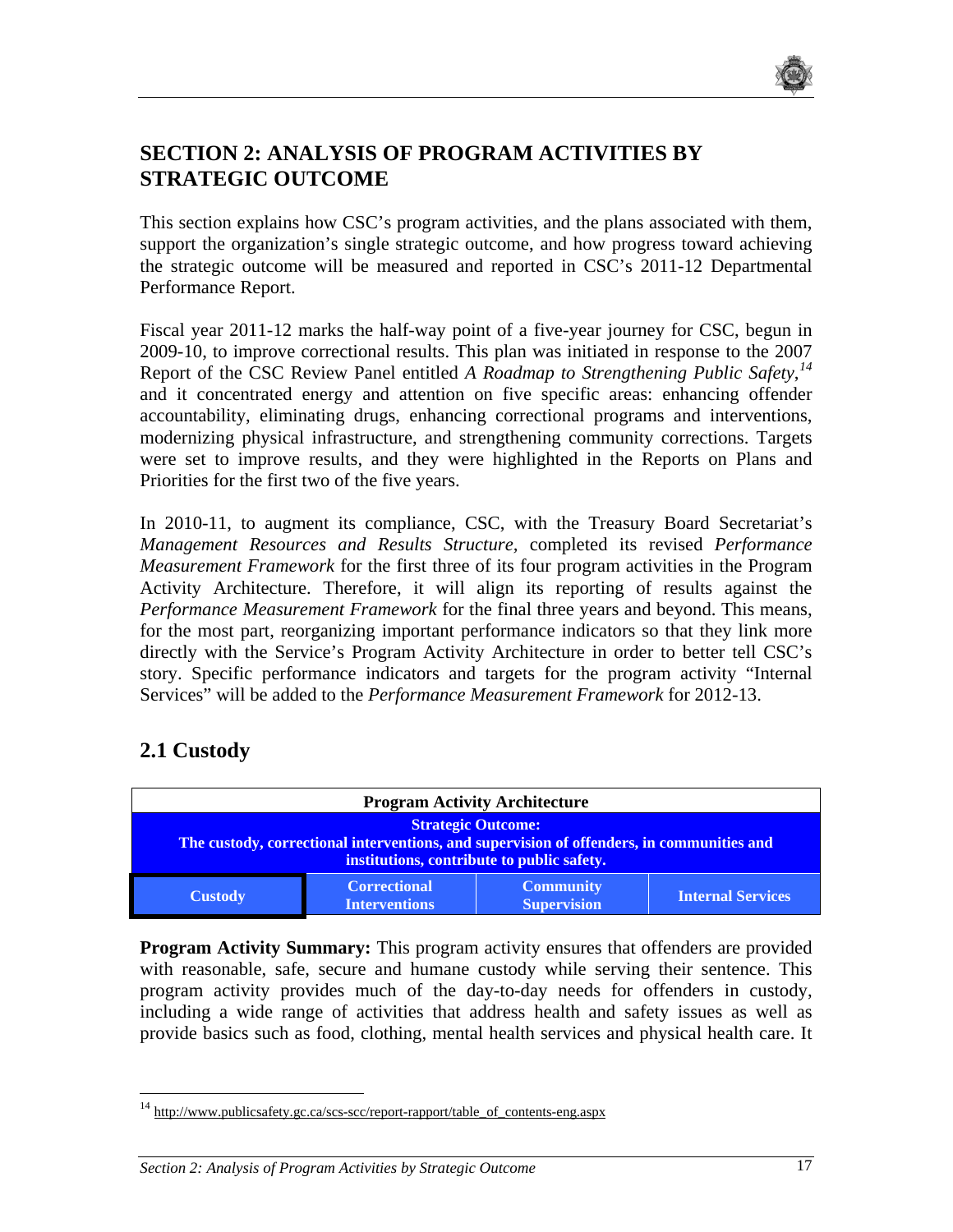

also includes security measures within institutions, including drug interdiction, and appropriate control practices to prevent incidents.

|             | <b>Financial Resources (\$ millions)</b> |         | <b>Human Resources</b> (Full-time Equivalents) |         |         |
|-------------|------------------------------------------|---------|------------------------------------------------|---------|---------|
| $2011 - 12$ | 2012-13                                  | 2013-14 | $2011 - 12$                                    | 2012-13 | 2013-14 |
| 2.104.0     | 2.246.9                                  | 2,212.8 | 11.812                                         | 12.686  | 13.025  |

*Expected Result of Program Activity:* CSC manages the custody of offenders in institutions in a safe, secure and humane manner.

| <b>Program Activity Performance Indicators</b>    | <b>Program Activity Targets</b>                                                            |
|---------------------------------------------------|--------------------------------------------------------------------------------------------|
| Rate of assaults with injuries by inmates against | Meet or exceed $(\downarrow)$ results in the established                                   |
| staff                                             | 2008-09 benchmark (0.46 OPY)                                                               |
| Rate of assaults with injuries by inmates against | Meet or exceed $(\downarrow)$ results in the established                                   |
| other inmates                                     | 2008-09 benchmark (3.87 OPY)                                                               |
| Rate of violent institutional incidents           | Meet or exceed $(\downarrow)$ results in the established<br>2008-09 benchmark (0.87 OPY)   |
| Rate of positive random-sample urinalysis tests   | Meet or exceed $(\downarrow)$ results in the established<br>2008-09 benchmark (11.15% OPY) |
| Rate of urinalysis refusals                       | Meet or exceed $(\downarrow)$ results in the established<br>2008-09 benchmark (11.07% OPY) |
| Rate of deaths in custody from other than natural | Meet or exceed $(\downarrow)$ results in the established                                   |
| causes                                            | 2008-09 benchmark (0.13 OPY)                                                               |
| Number of upheld inmate grievances relating to    | Meet or exceed $(\downarrow)$ results in the established                                   |
| food services                                     | 2008-09 benchmark (288)                                                                    |
| Number of upheld inmate grievances relating to    | Meet or exceed $(\downarrow)$ results in the established                                   |
| health care                                       | 2008-09 benchmark (361)                                                                    |
| Number of upheld inmate grievances relating to    | Meet or exceed $(\downarrow)$ results in the established                                   |
| visits                                            | 2008-09 benchmark (127)                                                                    |
| Number of upheld inmate grievances relating to    | Meet or exceed $(\downarrow)$ results in the established                                   |
| segregation                                       | 2008-09 benchmark (102)                                                                    |

# **Planning Highlights**

CSC manages an operating environment that, as previously noted, is characterized by increasing pressures and demands in a wide range of areas. For this reporting period, these include a growing offender population characterized by increased needs and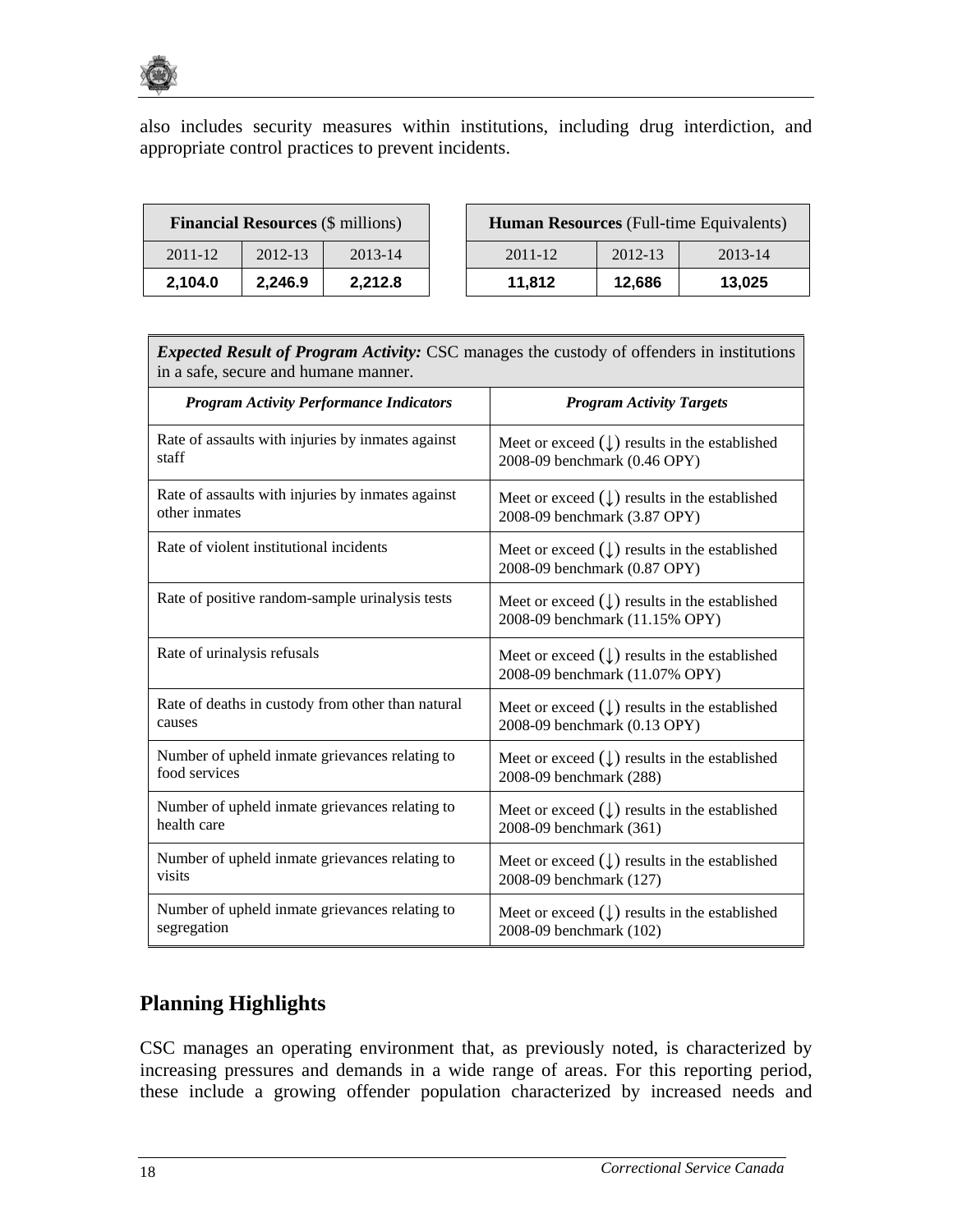

associated risks, escalating offender mental health needs, a higher likelihood of association with gangs, and a deteriorating physical infrastructure combined with an urgent requirement to add capacity. Over the next three years, the Infrastructure Renewal Team will lead CSC in a vital capacity-building and population-management endeavour that includes the construction of new units at institutions in all five regions across the country.

It must be noted that, in the context of anticipated increases in the offender population and the consequent rise in double bunking, CSC will be challenged to meet its targets with regard to the reduction of assaults and violent incidents in institutions. Everything possible will be done to provide appropriate living conditions that support offender rehabilitation and safe accommodation; however, double bunking is associated with adverse events. Therefore, until the additional accommodation capacity is ready, the organization's results may fall somewhat short of its targets.

CSC will continue to enhance its drug interdiction initiatives, including further expansion of the drug-detector dog program. Offenders who are drug free in a safe and secure environment are best able to change their behaviour and effectively prepare for a safe return to the community.

Offender health needs are numerous and complex and include a higher-than-average incidence and prevalence of infectious diseases and mental illness. [15](#page-24-0) In order to deliver on its legal mandate under section 86 of the *Corrections and Conditional Release Act*, CSC continues to move to improve the quality and consistency of essential health service delivery. CSC will also enhance preventive security and security intelligence in institutions and in the community in order to ensure a safe and drug-free environment for offenders and staff and so optimize rehabilitation possibilities for all offenders.

In order to achieve the results expected under this program activity, CSC has developed the following plans:

| Expand bed capacity to meet new legislative demands                                                                                                |
|----------------------------------------------------------------------------------------------------------------------------------------------------|
| Expand upon current initiatives to eliminate drugs from CSC institutions                                                                           |
| Implement additional enhancements to assess and address the health needs of offenders particularly as<br>they relate to physical and mental health |
| Improve safety and security in our institutions                                                                                                    |
| Improve the management of the challenging and complex population in institutions                                                                   |
| Implement initiatives to increase the capacity to intervene and address preventable deaths in custody<br>and self-harm incidents                   |
|                                                                                                                                                    |

<span id="page-24-0"></span><sup>&</sup>lt;sup>15</sup> <http://www.suite101.com/content/the-high-prevalence-of-mental-illness-in-prisoners-a291556> <http://www.csc-scc.gc.ca/text/prgrm/fsw/mhealth/4-eng.shtml> <http://www.csc-scc.gc.ca/text/rsrch/reports/r211/r211-eng.shtml>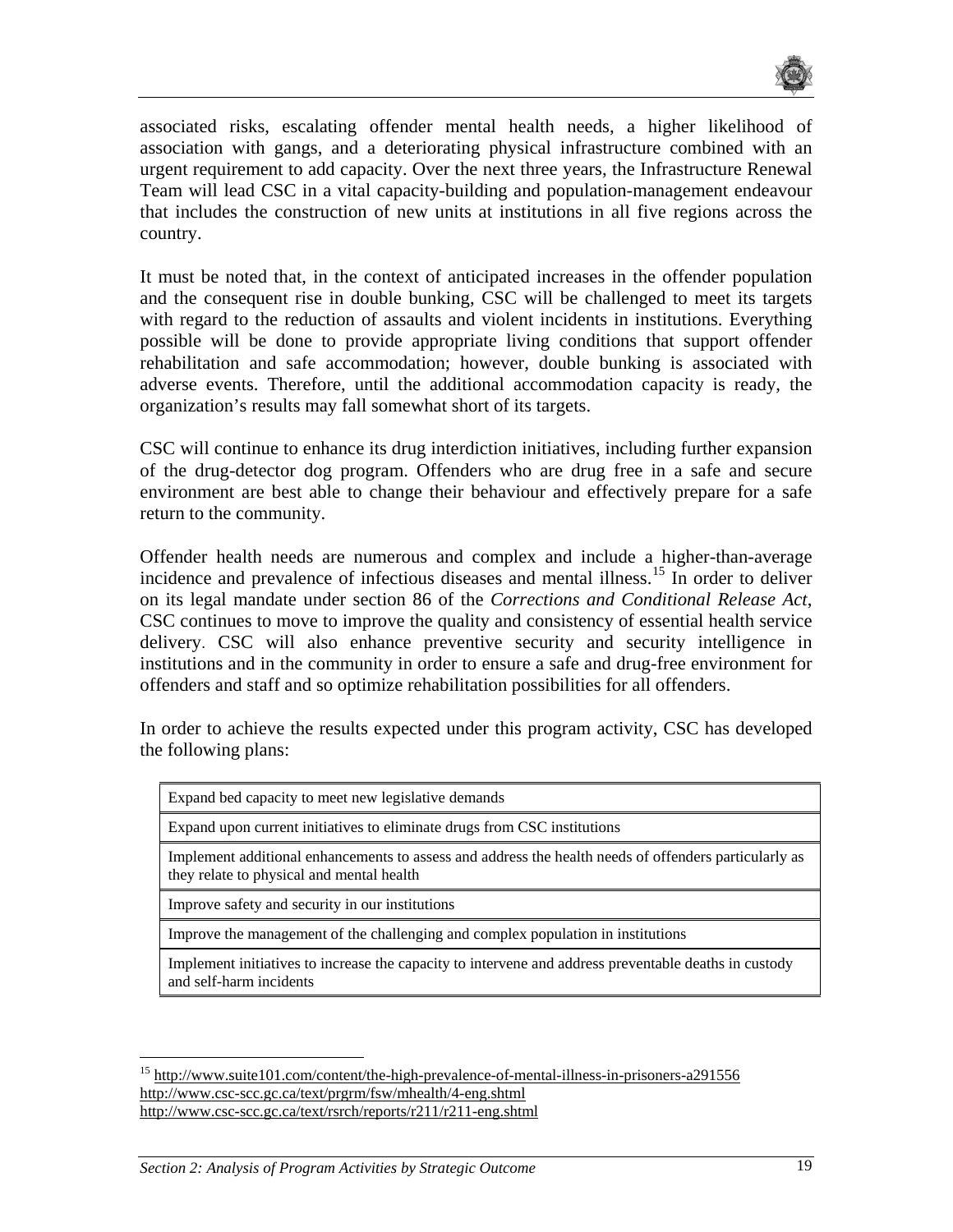

## **Benefits to Canadians**

Public safety continues to be a priority for the federal government, and CSC has an important part to play in delivering commitments made to ensure public safety. CSC helps offenders change their lives for the better by providing a safe environment for offenders. That safety permits them to take advantage of the support and assistance made available by CSC so they can become law-abiding citizens. CSC also supplies health care and support to remove mental and physical health barriers to safe reintegration. Every time an offender returns to a Canadian community and begins life as a productive and contributing citizen, public safety is enhanced.

CSC's re-development plan calls for an increase in shared accommodation and double bunking as well as the addition of over 2,700 spaces in federal correctional institutions across Canada to provide for population growth and the necessary re-development of old institutions. The construction of new living units will mean both construction jobs for local communities where the units are to be built, and new hiring at those facilities when the units are ready to be staffed. This is an important part of ensuring tangible economic growth for the communities located around CSC institutions.

## <span id="page-25-0"></span>**2.2 Correctional Interventions**

| <b>Program Activity Architecture</b>                                                                                                    |                                             |                                        |                          |  |
|-----------------------------------------------------------------------------------------------------------------------------------------|---------------------------------------------|----------------------------------------|--------------------------|--|
| <b>Strategic Outcome:</b>                                                                                                               |                                             |                                        |                          |  |
| The custody, correctional interventions, and supervision of offenders, in communities and<br>institutions, contribute to public safety. |                                             |                                        |                          |  |
| <b>Custody</b>                                                                                                                          | <b>Correctional</b><br><b>Interventions</b> | <b>Community</b><br><b>Supervision</b> | <b>Internal Services</b> |  |

**Program Activity Summary:** The Correctional Interventions program activity, which occurs in both institutions and communities, is necessary to help bring about positive changes in behaviour and to safely and successfully reintegrate offenders back into Canadian communities. In collaboration with various partners and stakeholders, this program activity is focused on addressing offender needs across a number of life areas that are associated with criminal behaviour.

| <b>Financial Resources (\$ millions)</b> |       |  |  |  |  |  |
|------------------------------------------|-------|--|--|--|--|--|
| 2012-13<br>2011-12<br>2013-14            |       |  |  |  |  |  |
| 520.0                                    | 562.8 |  |  |  |  |  |

| <b>Financial Resources (\$ millions)</b> |         | <b>Human Resources</b> (Full-time Equivalents) |             |         |         |
|------------------------------------------|---------|------------------------------------------------|-------------|---------|---------|
| 2011-12                                  | 2012-13 | $2013 - 14$                                    | $2011 - 12$ | 2012-13 | 2013-14 |
| 520.0                                    | 562.8   | 562.8                                          | 5.096       | 5.380   | 5,380   |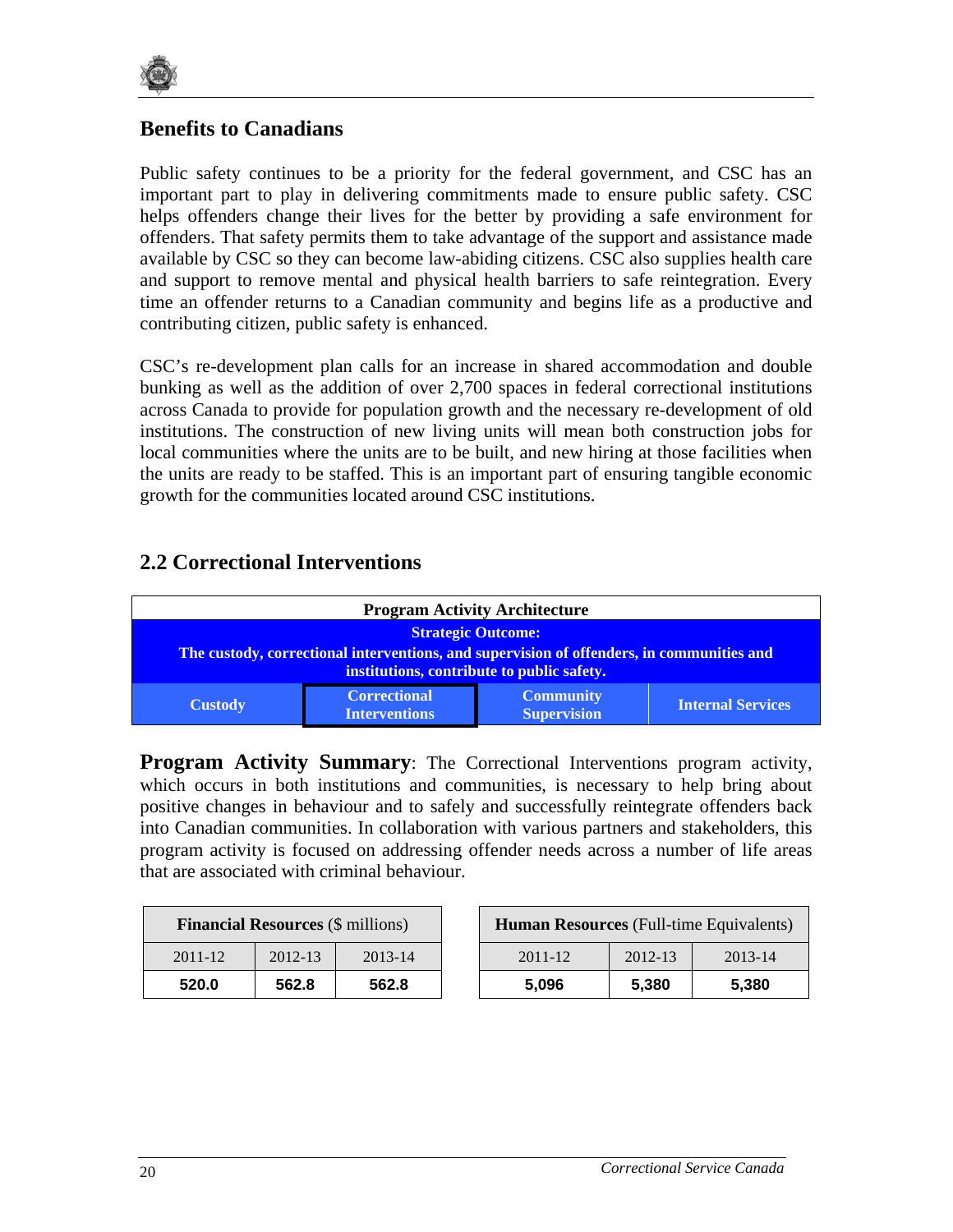

| with targeted correctional interventions.                                                              |                                                                                                    |  |  |  |
|--------------------------------------------------------------------------------------------------------|----------------------------------------------------------------------------------------------------|--|--|--|
| <b>Program Activity Performance Indicators</b>                                                         | <b>Program Activity Targets</b>                                                                    |  |  |  |
| Rate of return to federal custody for a violent<br>conviction within 2 years of warrant expiry         | Meet or exceed $(\downarrow)$ results in the 2010-11<br>benchmark                                  |  |  |  |
| Rate of return to federal custody for a non-<br>violent conviction within 2 years of warrant<br>expiry | Meet or exceed $(\downarrow)$ results in the 2010-11<br>benchmark                                  |  |  |  |
| Rate of return to federal custody for a violent<br>conviction within 5 years of warrant expiry         | Meet or exceed $(\downarrow)$ results in the 2010-11<br>benchmark                                  |  |  |  |
| Rate of return to federal custody for a non-<br>violent conviction within 5 years of warrant<br>expiry | Meet or exceed $(\downarrow)$ results in the 2010-11<br>benchmark                                  |  |  |  |
| Rate of offenders who completed a Correctional<br>Program                                              | Improve $(\uparrow)$ over five years against 2007-08<br>benchmark (69.7%)                          |  |  |  |
| Average number of volunteer hours per month                                                            | Meet or exceed $(\uparrow)$ results in the benchmark to be<br>established based on 2010-11 results |  |  |  |
| Rate of Chaplaincy full-time-equivalents to<br>inmates                                                 | Meet or exceed $(\uparrow)$ results in the benchmark to be<br>established based on 2010-11 results |  |  |  |

**Expected Result of Program Activity:** Offender risks and needs are identified and addressed

# **Planning Highlights**

Increasingly, CSC must consider the complex and challenging offender profile in order to effectively manage the different populations in its institutions. Taking into account the correctional needs of specific segments of the offender population requires both operational adjustments and changes in infrastructure.

Over the next three years, CSC will continue the systematic development of its Integrated Correctional Program Model and closely monitor the effectiveness and efficiency results leading towards the final evaluation. Preliminary results show improved uptake and completion of program components.

CSC will continue to implement a full continuum of initiatives and strategies that are culturally appropriate for Aboriginal offenders as all CSC sectors and operational sites will consider and address the needs of Aboriginal offenders and staff.

In order to achieve the results expected under this program activity, CSC has developed the following plans: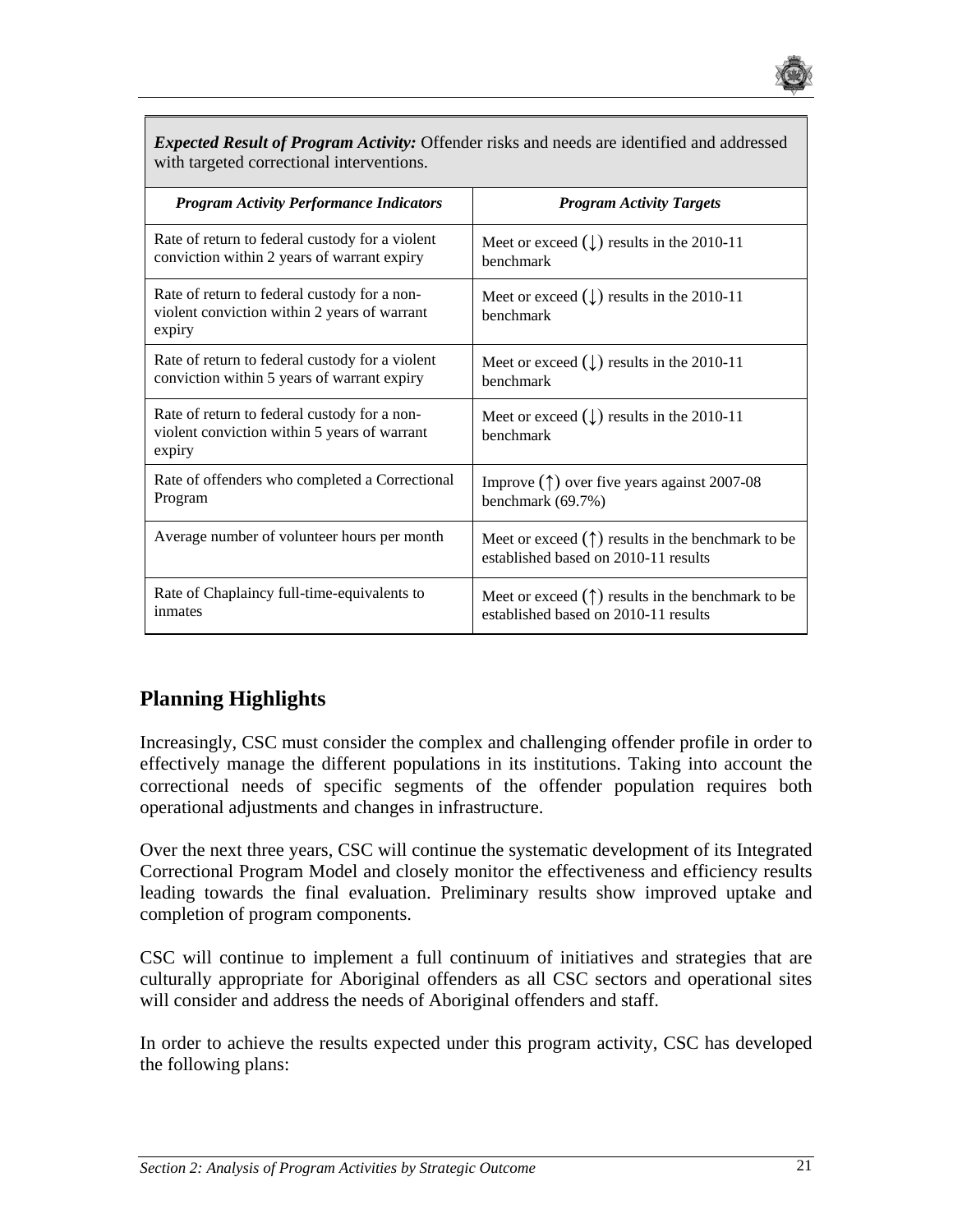

| Enhance case management procedures                                                   |
|--------------------------------------------------------------------------------------|
| Enhance correctional reintegration program delivery                                  |
| Improve employment and employability of offenders                                    |
| Improve offender accountability                                                      |
| Improve the Service's capacity to provide gender and culturally appropriate services |
| Strengthen communication and partnership initiatives                                 |
| Enhance offender correctional results in the community                               |

# **Benefits to Canadians**

CSC continues to make investments in modernizing its employment program strategies to better provide offenders with the kinds of job skills that will be required once they return to the community. When offenders obtain meaningful employment after release, they are more likely to succeed in becoming productive, tax-paying citizens, and that would reduce the financial burden they might otherwise be on significant others, Canadians at large, and social services systems.

Research has shown that the most effective correctional programs are those that target the factors associated with criminal behaviour and that consider an individual's unique characteristics, including gender and ethnicity. Correctional programs that follow these principles are better able to mitigate offenders' risk for re-offending, support safe reintegration, and thereby improve public safety for all Canadians.

CSC continues to strengthen and improve case management. The Parole Officer Induction Training has been updated and enhanced and will be released in 2011-12. Furthermore, case management policy has been streamlined and integrated.

CSC has made it a priority to focus attention on building and maintaining relationships with Canadians and Canadian communities that are essential to the correctional enterprise. As one example, Citizen Advisory Committees are in place at local and national levels, and their advice is both sought and taken seriously by senior management. CSC's commitment to strengthening community engagement through renewed partnerships will ensure that Canadians have a voice in decisions that will make their communities safer.

CSC will continue to provide services to Canadians who have been victims of crime, providing them with information to help them better understand both the correctional process to the extent they wish, and the correctional decisions made about the person(s) who victimized them. In this way, CSC gives a voice to Canadians who have been asking to be heard. Empowering victims in this way contributes to the overall well-being of Canadian communities.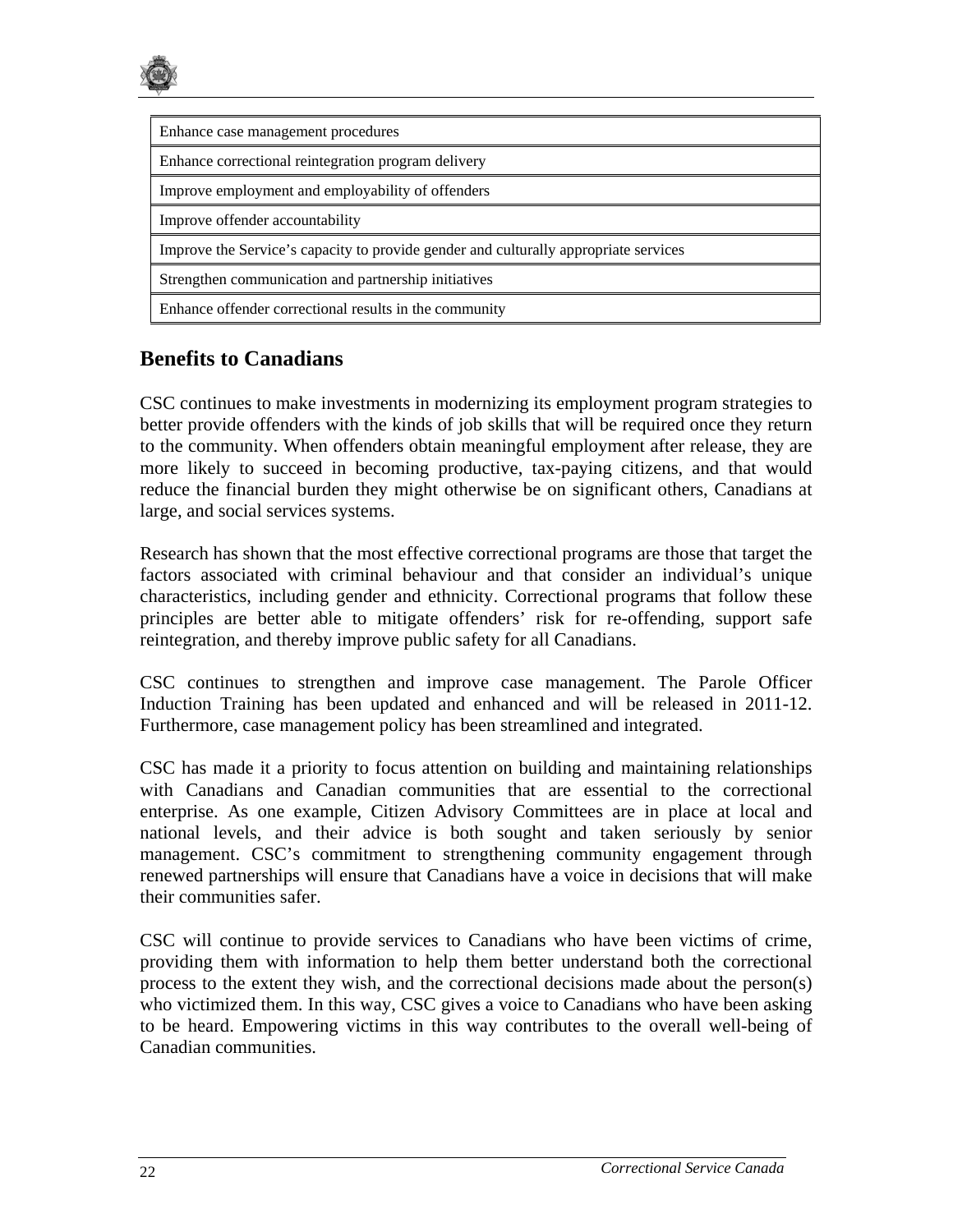

## <span id="page-28-0"></span>**2.3 Community Supervision**

| <b>Program Activity Architecture</b>                                                                                                    |                                             |                                        |                          |  |
|-----------------------------------------------------------------------------------------------------------------------------------------|---------------------------------------------|----------------------------------------|--------------------------|--|
| <b>Strategic Outcome:</b>                                                                                                               |                                             |                                        |                          |  |
| The custody, correctional interventions, and supervision of offenders, in communities and<br>institutions, contribute to public safety. |                                             |                                        |                          |  |
| <b>Custody</b>                                                                                                                          | <b>Correctional</b><br><b>Interventions</b> | <b>Community</b><br><b>Supervision</b> | <b>Internal Services</b> |  |

**Program Activity Summary:** The Community Supervision Program ensures that eligible offenders are safely reintegrated into communities through strong management of the community corrections infrastructure, accommodation and health services, where required, as well as comprehensive supervision for the duration of the offender's sentence. The expected result for this program activity is that offenders will be maintained in the community as law-abiding citizens.

|             | <b>Financial Resources</b> (\$ millions) |         | <b>Human Resources</b> (Full-time Equivalents) |         |         |         |
|-------------|------------------------------------------|---------|------------------------------------------------|---------|---------|---------|
| $2011 - 12$ | 2012-13                                  | 2013-14 |                                                | 2011-12 | 2012-13 | 2013-14 |
| 153.5       | 164.1                                    | 167.5   |                                                | 303     | 312     | 321     |

| <b>Expected Result of Program Activity:</b> Offenders are reintegrated into the community as law- |
|---------------------------------------------------------------------------------------------------|
| abiding citizens while under supervision.                                                         |

| <b>Program Activity Performance Indicators</b>        | <b>Program Activity Targets</b>                      |
|-------------------------------------------------------|------------------------------------------------------|
| Rate of offenders on conditional release successfully | Meet or exceed $(\uparrow)$ benchmark levels based   |
| reaching Warrant Expiry Date without re-offending.    | on $2010-11$ results.                                |
| Rate of offenders under community supervision who     | Meet or exceed $(\downarrow)$ benchmark levels based |
| incur new convictions for non-violent offences        | on $2010-11$ results.                                |
| Rate of offenders under community supervision who     | Meet or exceed $(\downarrow)$ benchmark levels based |
| incur new convictions for violent offences.           | on $2010-11$ results.                                |

# **Planning Highlights**

When offenders exit institutions on conditional release, CSC has an obligation to work with them and help them reintegrate more successfully. Over the next three years, CSC will enhance supervision of offenders in the community by increasing interventions with and monitoring of offenders in the community. The Electronic Monitoring Program will help strengthen the supervision options that are available to community parole officers. As well, community security intelligence capacity will be strengthened.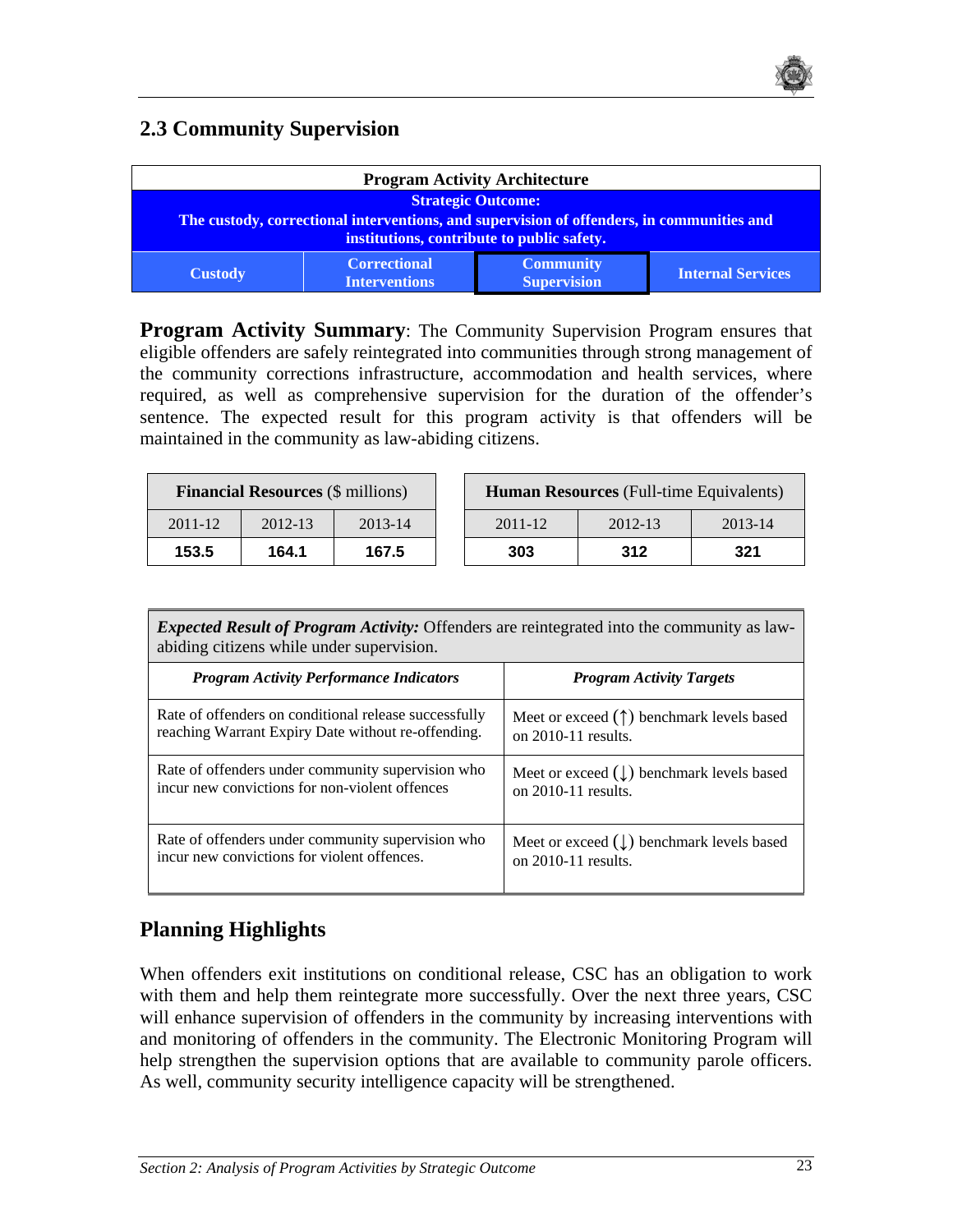

In order to achieve expected results under this program activity, CSC has developed the following plans:

| Enhance community management and capacity                                    |  |  |
|------------------------------------------------------------------------------|--|--|
| Enhance integration between the institutional and community continua of care |  |  |
| Improve CSC's capacity to supervise offenders in the community               |  |  |
| Improve safety and security in communities                                   |  |  |

## **Benefits to Canadians**

The vast majority of offenders will be released to Canadian communities at some point, either through a form of conditional release or because their sentences have expired. Ensuring that those offenders are effectively and efficiently supervised is the work of community corrections staff. They provide a safety net for both communities and offenders when they assess offenders, assign correctional interventions that meet offender reintegration needs, and monitor offender progress through the supervision period. In that way, offenders are helped through challenges they will inevitably meet as they reacclimatize to life in the community. If the challenges prove too great, it is a time when they can be readmitted to custody for a period to further enhance their preparation for release. In this way, supervision of offenders on conditional release is essential to public safety.

Matching the right levels of control and supervision to the offender's risks and needs ensures that community-based resources are appropriately aligned to best protect Canadians. Reviewing and improving the Service's use of community-based residential facilities, whether operated by CSC or contracted from community agencies, will ensure that public safety is maintained while concomitantly supporting offender community reintegration.

When offenders exit institutions on conditional release, CSC has an opportunity to work with them and help them reintegrate more successfully. Over the next three years, CSC is strengthening community supervision through the development and implementation of the Community Corrections Strategy. Further, CSC is enhancing the tools available for supervision, such as the electronic monitoring programs, as well as community security capacity. Strategies such as this one will result in strong community supervision, thereby reducing risk, and so contribute to public safety.

CSC works with partners to provide specialized community-based services and supports that focus on unique sub-groups within the offender population, such as women, Aboriginal offenders, and those with mental health issues. As well, in areas like health, an advisory committee of community-based professionals is in place to provide expert advice to help CSC ensure it is providing appropriate care to offenders that meets its legislative mandate. These interventions further mitigate risk for re-offending and enhance public safety for all Canadians.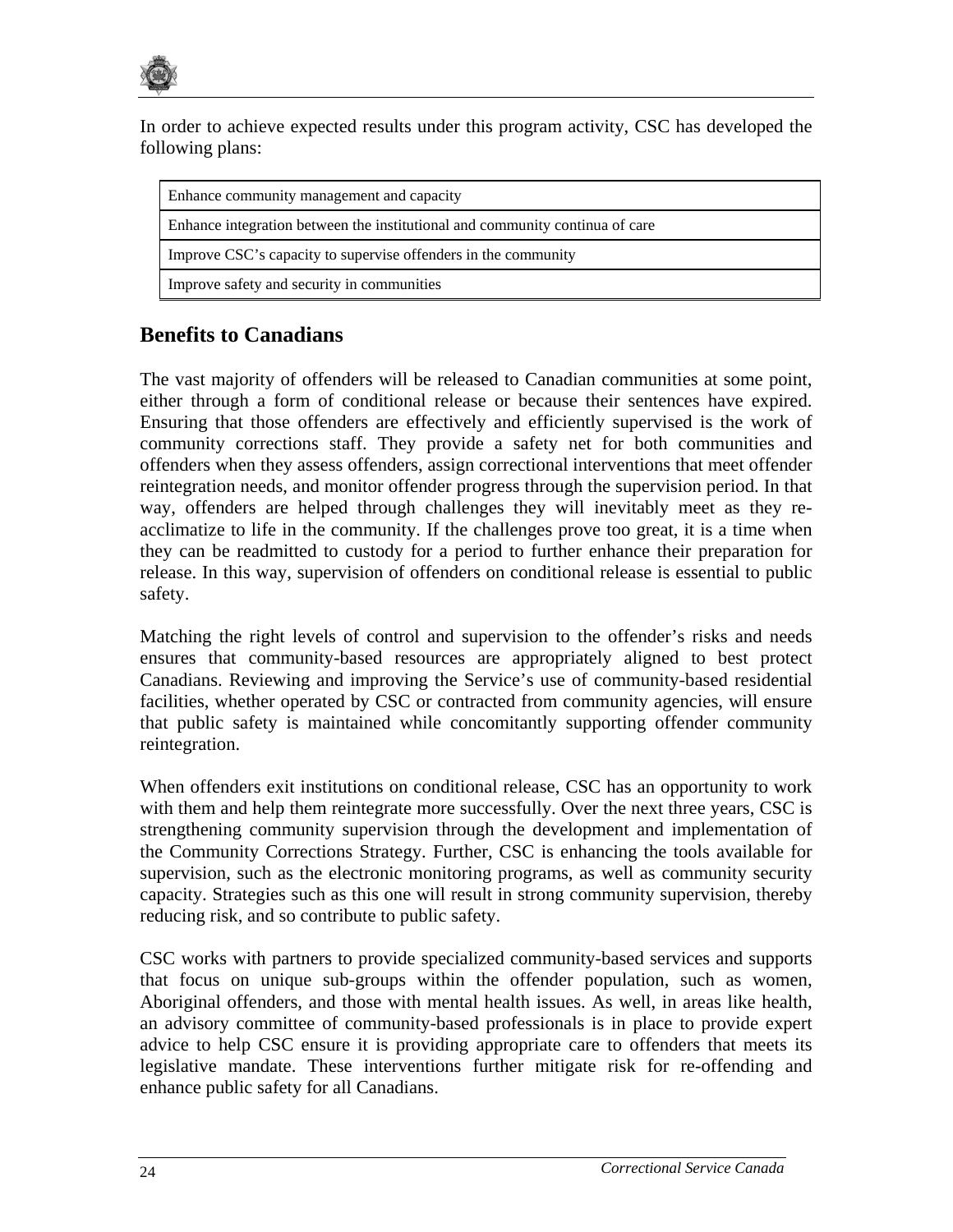

# <span id="page-30-0"></span>**2.4 Internal Services**

| <b>Program Activity Architecture</b>                                                                                                    |                                             |                                        |                          |
|-----------------------------------------------------------------------------------------------------------------------------------------|---------------------------------------------|----------------------------------------|--------------------------|
| <b>Strategic Outcome:</b>                                                                                                               |                                             |                                        |                          |
| The custody, correctional interventions, and supervision of offenders, in communities and<br>institutions, contribute to public safety. |                                             |                                        |                          |
|                                                                                                                                         |                                             |                                        |                          |
| <b>Custody</b>                                                                                                                          | <b>Correctional</b><br><b>Interventions</b> | <b>Community</b><br><b>Supervision</b> | <b>Internal Services</b> |

**Program Activity Summary**: This program activity includes corporate and administrative services supporting the effective and efficient delivery of operational programs and activities across the organization, and it contributes meaningfully to horizontal and/or government-wide initiatives.

|         | <b>Financial Resources</b> (\$ millions) |         | <b>Human Resources</b> (Full-time Equivalents) |         |         |
|---------|------------------------------------------|---------|------------------------------------------------|---------|---------|
| 2011-12 | 2012-13                                  | 2013-14 | 2011-12                                        | 2012-13 | 2013-14 |
| 204.4   | 204.4                                    | 204.4   | 3.197                                          | 3,335   | 3,335   |

| <b>Program Activity Performance Indicators</b>                                                                                                                                                                | <b>Program Activity Targets</b>                                                    |
|---------------------------------------------------------------------------------------------------------------------------------------------------------------------------------------------------------------|------------------------------------------------------------------------------------|
| Rate of participation for CSC's performance<br>management exercise, specifically the setting of<br>objectives and subsequent appraisals (for<br>performance agreements and performance<br>evaluation reports) | Exceed benchmark of 70% $(\uparrow)$ in 2009-10.                                   |
| Number of adopted Common Human Resource<br><b>Business Processes</b>                                                                                                                                          | Adopt processes for 3 of the planned 7 human<br>resource management streams.       |
| Rate of on-time responses to Access to Information<br>requests                                                                                                                                                | Meet or exceed $(\uparrow)$ the benchmark set in 2008-09.                          |
| Overtime costs for the organization                                                                                                                                                                           | Meet or exceed $(\downarrow)$ benchmark set in 2008-09.                            |
| Number of on-time and on budget completions of<br>new units in the infrastructure and accommodation<br>plan                                                                                                   | Complete all scheduled initiatives within planned<br>timeframes and within budget. |
| Proactive promotion and coordination of<br>communications with Canadians                                                                                                                                      | Implement CSC's External Communications<br>Strategy 2010-13.                       |
| Management Accountability Framework rating<br>for the "Values and Ethics" area of management                                                                                                                  | Meet or exceed $(\uparrow)$ benchmark levels based on<br>2010-11 results.          |
| <b>Ethical Climate Survey results</b>                                                                                                                                                                         | Meet or exceed $(\uparrow)$ the results of the survey<br>conducted in 2008-09.     |

*Expected Result of Program Activity:* Efficient and effective organizational functioning.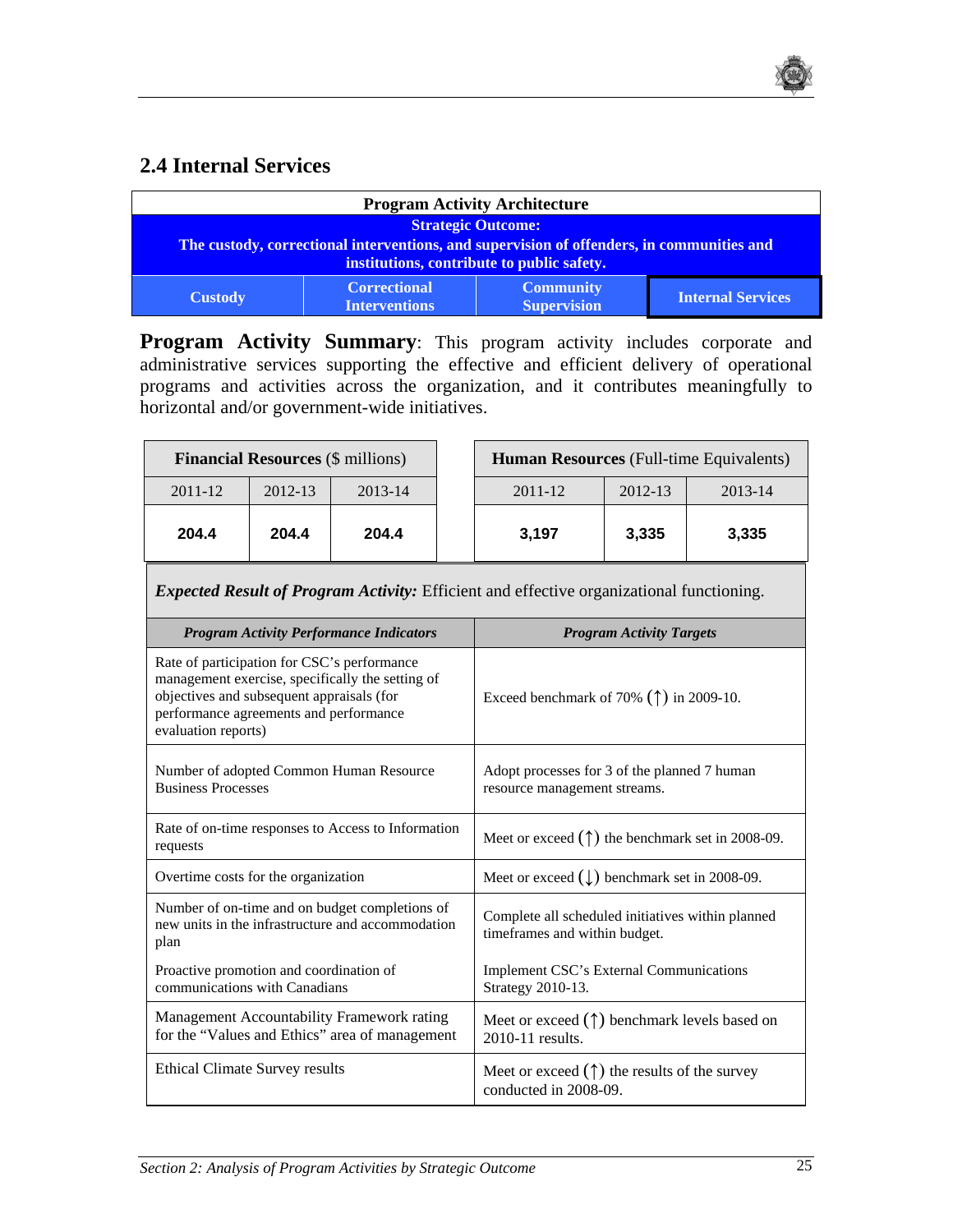

## **Planning Highlights**

As noted in Section I of this document, CSC is facing significant challenges in the area of its physical infrastructure, and steps are being taken to address those issues in the short, medium and long term. As well, CSC is working to enhance its relationships with partners and stakeholders in order to improve correctional results. Further, CSC is engaged in major government-wide initiatives such as Public Service Renewal, and it is an effective partner in horizontal initiatives such as Canada's efforts to improve conditions for Aboriginal peoples.

Identifying specific targets for Internal Services is a challenge because when they succeed, it is often visible only in results reported by the operational program activities: custody, correctional interventions and/or community supervision. For instance, the success of CSC's learning and development program may be seen in improved safety in institutions because staff are better prepared to identify and deal with the challenges presented on a daily basis by offenders.

By focusing on sound management practices and undertaking targeted communications and outreach activities with Canadians and other key stakeholders, CSC will create an integrated and sustainable environment in which staff, offenders, volunteers and visitors can together advance the ultimate goal of all CSC's correctional endeavours, which is public safety for all Canadians. This includes building greater understanding of the organization's mission and mandate by enhancing current communications tools and practices to reach our publics in a digital, 24/7 environment. Strong performance on Internal Services and overall management functions is critical to achieving and sustaining the gains made in all program activities.

With the expected increase in offender populations and the corresponding rapid increase in staffing levels, it is reasonable to expect increases in ethical risk, exposure to potential wrongdoing and interpersonal conflict. The Values, Integrity and Conflict Management Branch is well situated to provide national and regional support to staff and management during this period of growth and transformation as outlined in the Values, Integrity and Conflict Management Strategic Plan. To mitigate these risk areas, the Office of Values and Ethics will promote the new values statement and the supporting communications and awareness activities, administer a new Ethical Climate Survey to establish baseline data for future surveys and continue the delivery of Ethics Workshops and the Ethical Leadership Program. As well, the Branch will continue to support and promote the creation of local ethics committees. To promote the awareness of rights and responsibilities surrounding the *Public Service Disclosure Protection Act*, the Office of Internal Disclosure will embark on a comprehensive awareness campaign. The Office of Conflict Management will continue to offer training to prevent and mitigate interpersonal conflict as well as conduct individual and group interventions.

In 2010-11, CSC's Evaluation Branch developed a five-year strategic evaluation plan with forward planning to 2018 in order to both comply with Treasury Board Secretariat's new Policy on Evaluation and ensure that key initiatives were covered. As part of its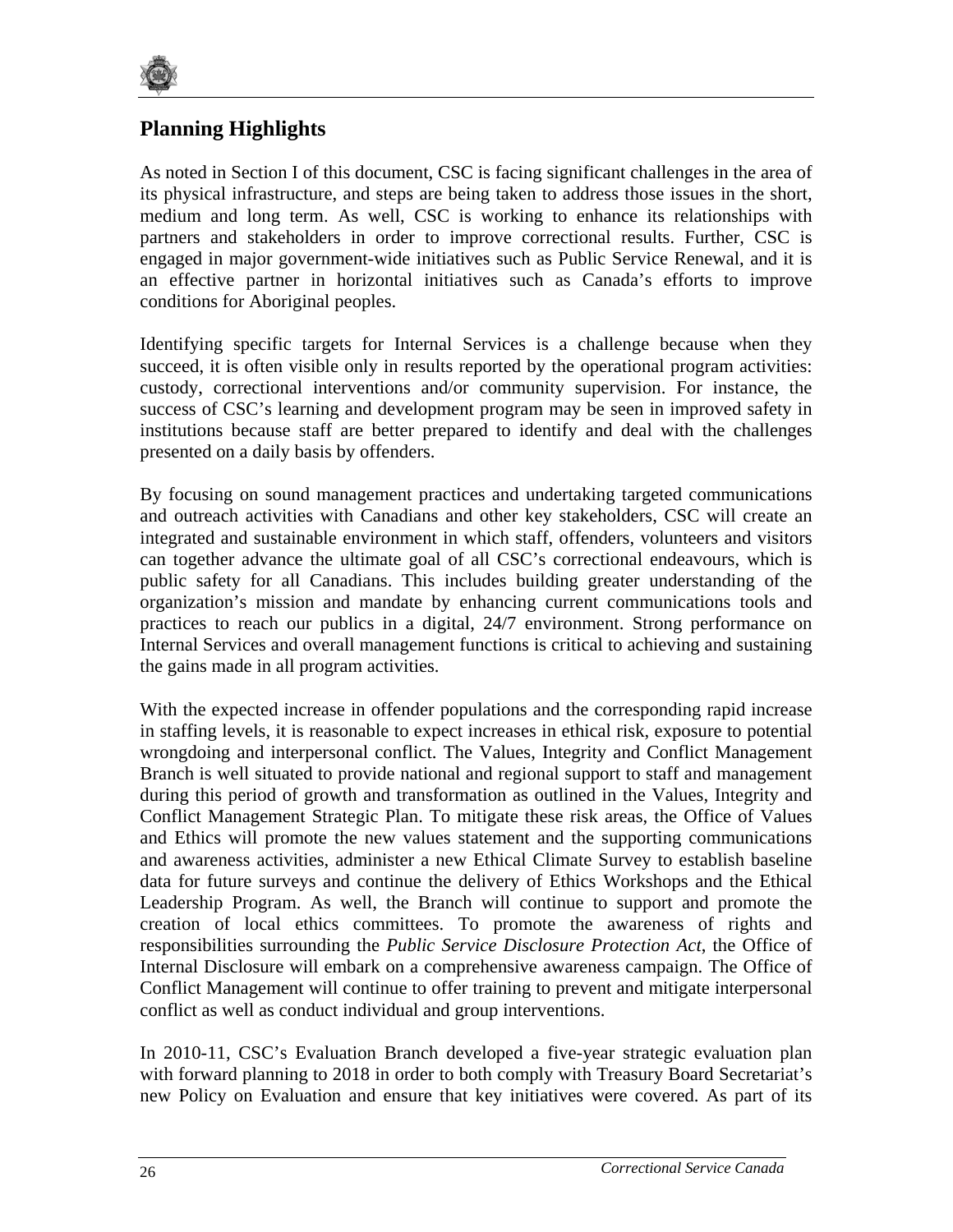

ongoing efforts to measure and report on performance, CSC is undertaking evaluations in several key areas now and throughout this reporting period. These include the Strategic Plan for Aboriginal Corrections, the Institutional Mental Health Initiative, and correctional interventions in the community.

In order to achieve the results expected under this program activity, CSC has developed the following plans:

| Improve Human Resource Management                                                                  |
|----------------------------------------------------------------------------------------------------|
| <b>Enhance Information Management and Technology Services</b>                                      |
| Enhance infrastructure and accommodation                                                           |
| <b>Enhance Financial Management Services</b>                                                       |
| Enhance systematic acquisition and assessment of information to assist the decision-making process |
| Enhance change management processes                                                                |
| Enhance communications and outreach with Canadians                                                 |
| <b>Renew Values Statement</b>                                                                      |

## **Benefits to Canadians**

Enhancing information management and technology services will heighten CSC's ability to maintain safe custody of offenders, to safely manage offenders on supervision in the community, and to enhance its ability to work with police and other criminal justice partners in the management of intelligence information. Increased capacity to track offenders and monitor information related to criminal activities improves CSC's overall contribution to public safety in Canada.

Improving CSC's communications and outreach to Canadians will build greater understanding of, and support for, the work undertaken every day in institutions and communities across Canada, and it will support the organization's ability to deliver effective correctional results. Ultimately, efforts in this regard will expand the communication of improved correctional results to a larger target audience, facilitate a well-maintained program of public and private sector education about the operations of the Service, and have a positive impact on human resource recruitment and retention strategies.

CSC will continue to monitor financial transactions and controls in order to maximize the investments that Canadians have made in their correctional service. This is particularly important in difficult economic times, as Canadians want to know that their tax dollars are wisely invested in the corrections aspect of their criminal justice system.

As previously noted, CSC's re-development plan calls for construction projects in various places across Canada to provide accommodation for offender population growth and the necessary re-development of old institutions. Construction of new living units will mean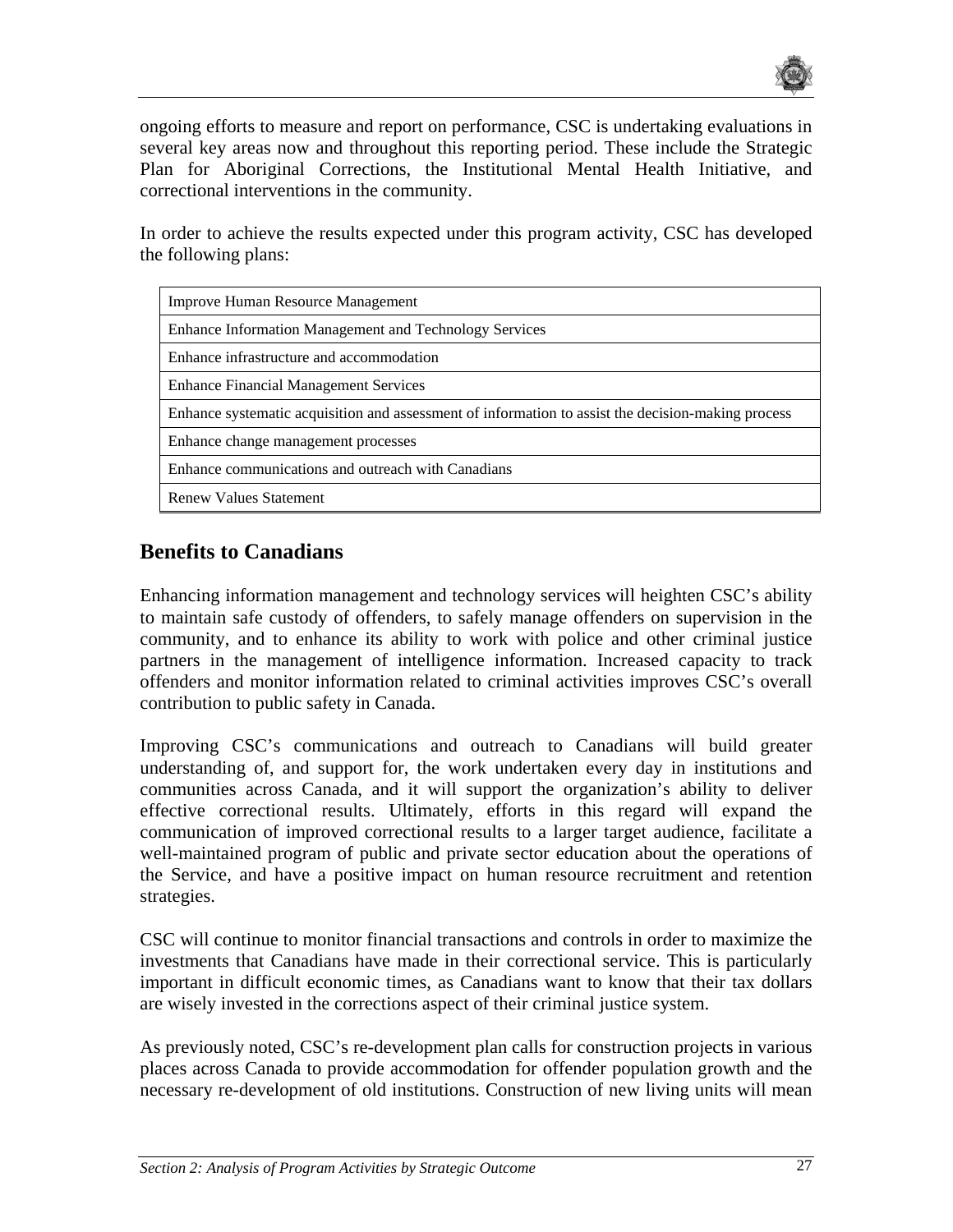

both construction jobs for local communities where the units are to be built, and new hiring at those facilities when the units are ready to be staffed. As noted, this is an important part of ensuring tangible economic growth for the communities located around CSC institutions.

CSC's Strategic Plan for Human Resource Management (2009-10 to 2011-12) includes a more streamlined and effective recruitment process with stronger ties to universities and community colleges. The plan includes measures to improve official languages capacity at CSC, as well as measures to ensure that the workforce is reflective of the Canadian mosaic. Improved efficiency of hiring qualified personnel and effectiveness in management will allow CSC to become an employer of choice where staff can expect to grow personally while making an important contribution to Canada.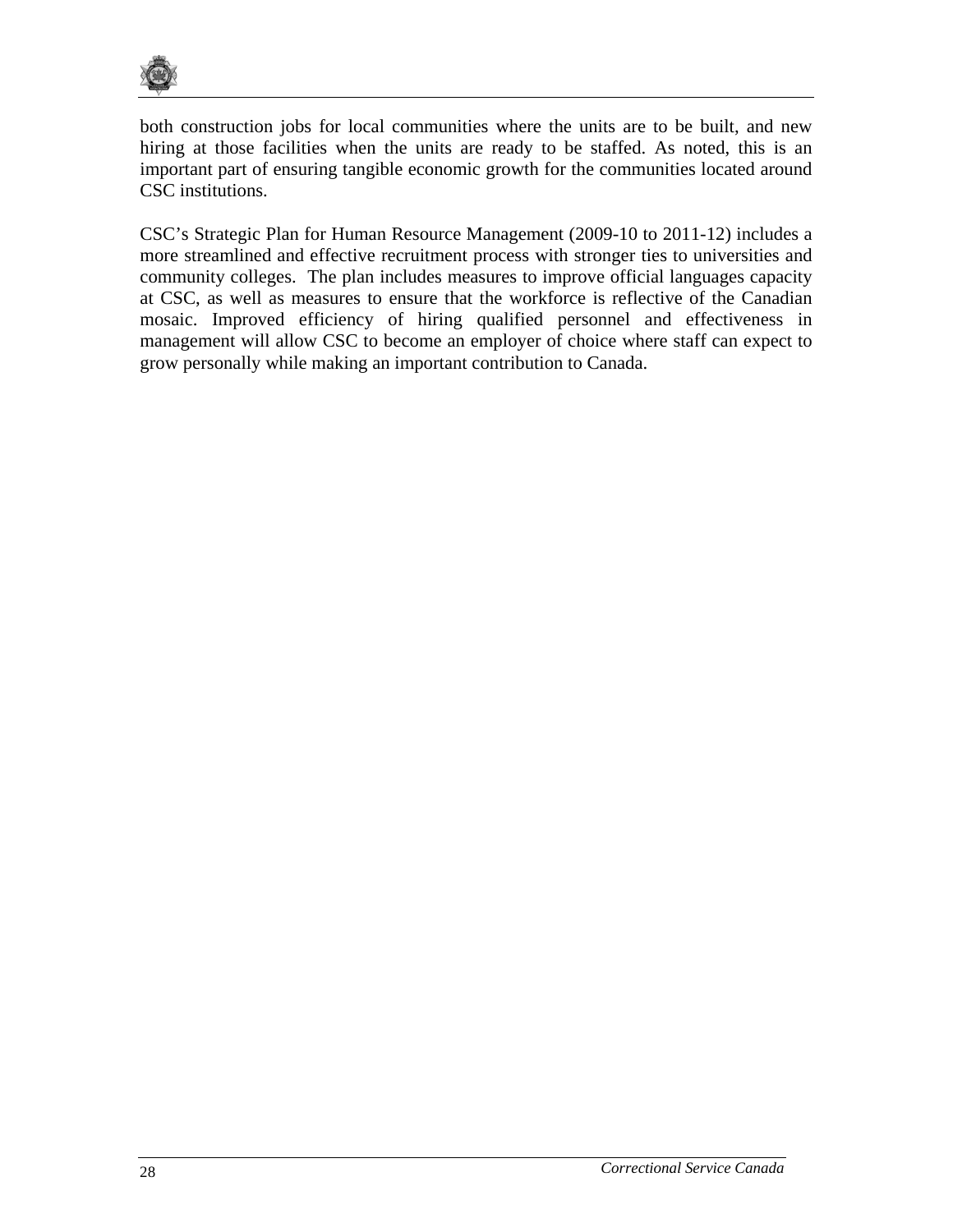

# <span id="page-34-0"></span>**SECTION 3: SUPPLEMENTARY INFORMATION**

*All electronic supplementary information tables found in the 2011-12 Report on Plans and Priorities can be found on the Treasury Board of Canada Secretariat's website at:* <http://www.tbs-sct.gc.ca/rpp/2011-2012/info/info-eng.asp>

## <span id="page-34-1"></span>**3.1 Financial Highlights**

For the first year, future-oriented financial highlights are presented within this Report on Plans and Priorities and are intended to serve as a general overview of CSC's operations. These future-oriented financial highlights are prepared on an accrual basis to strengthen accountability and improve transparency and financial management.

#### **Future-oriented Condensed Statement of Operations**

| (\$ millions)                 | <b>Future-oriented</b><br>$2011 - 12$ |
|-------------------------------|---------------------------------------|
| Expenses                      |                                       |
| <b>Total Expenses</b>         | 3,084                                 |
| Revenues                      |                                       |
| <b>Total Revenues</b>         | 48                                    |
| <b>Net Cost of Operations</b> | 3,036                                 |

For the Year (Ended March 31)



CSC's 2011-12 forecasted expenses are projected to be \$3,084 million. These expenses include planned spending presented in this Report on Plans and Priorities and also include expenses such as amortization, services provided without charge and accrued employee future benefits. CSC's future-oriented revenues are projected to be \$48 million in 2011-2012. Revenues are primarily generated by CORCAN revolving fund. More detailed information on projected expenses and revenues can be found in the detailed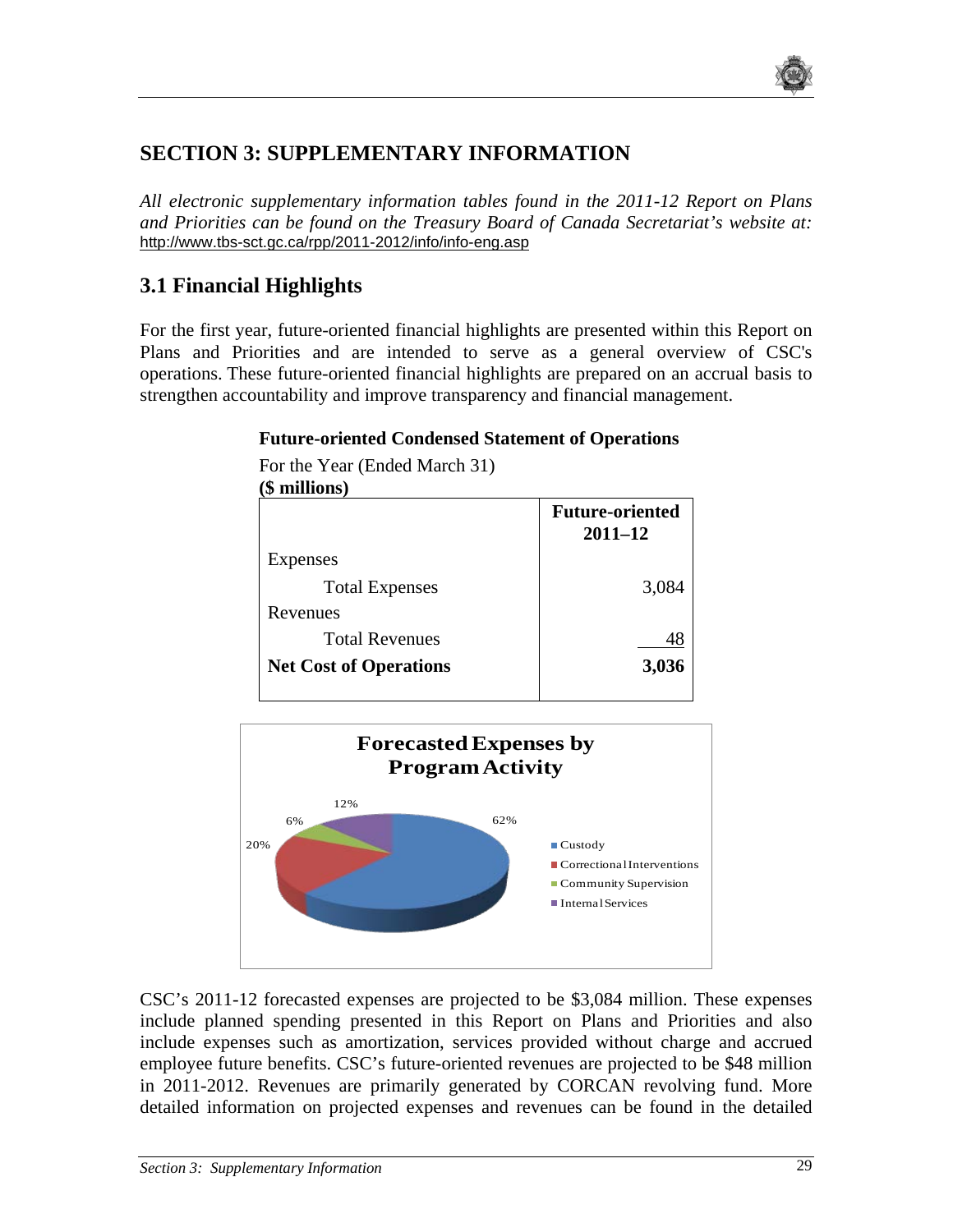

future-oriented statement of operations at  $(http://www.csc$ [scc.gc.ca/text/pblct/finance/foso-2011-12-eng.shtml\)](http://www.csc-scc.gc.ca/text/pblct/finance/foso-2011-12-eng.shtml).

#### <span id="page-35-0"></span>**3.2 List of Supplementary Information Tables**

- **Sources of respendable and nonrespendable revenue**
- **Summary of Capital Spending by Program Activity**
- **User Fees**
- **Revolving Funds – CORCAN**
- **All upcoming Audits over the next fiscal year (2011-12)**
- **All upcoming Evaluations over the next three fiscal years (2011-12 to 2013-14)**

#### **Green Procurement**

CSC will develop the methodology and processes for collecting data on benchmarks and targets for Green Procurement and will report on the results in the 2011-12 Departmental Performance Report.

#### **Horizontal Initiatives**

CSC participates in but does not lead any horizontal initiatives.

## <span id="page-35-1"></span>**3.3 Performance Indicators against Corporate Priorities**

<http://www.csc-scc.gc.ca/text/pblct/rpp/rpp11-12/rpp/rpp-3-3-eng.shtml>